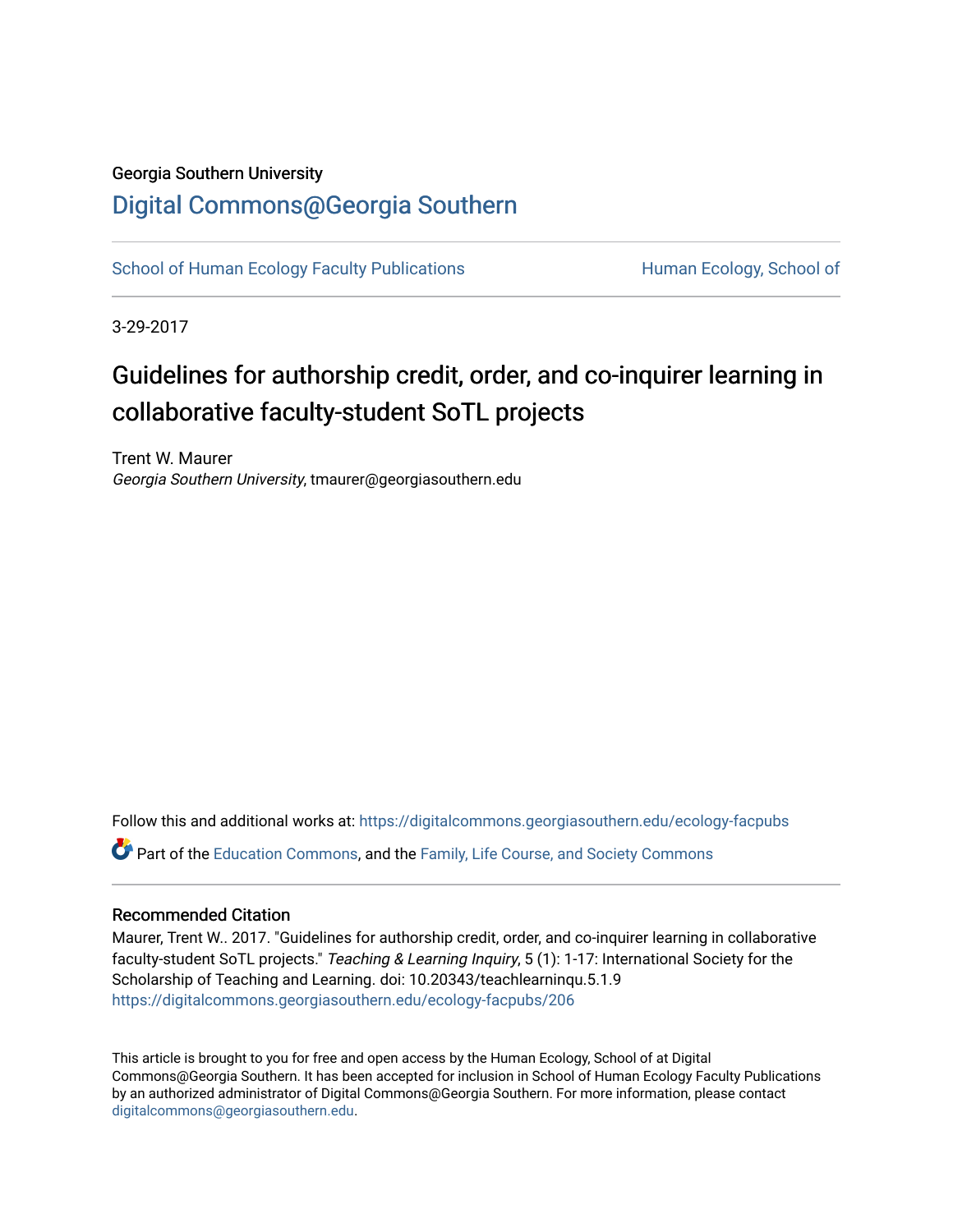# Guidelines for Authorship Credit, Order, and Co-Inquirer Learning in Collaborative Faculty-Student SoTL Projects

### ABSTRACT

Determining authorship credit and order in collaborative research projects can be difficult, can introduce or increase conflict in the research environment, and can exacerbate existing inequalities and affect power dynamics between team members. As a result, much disciplinary scholarship has been written to develop potential guidelines for authorship credit and order. However, the collaborative interdisciplinary nature of much SoTL work, along with the increasing focus of SoTL on students as co-inquirers into SoTL research, creates unique issues and challenges in ethically assigning authorship credit on SoTL projects. Informed by seminal disciplinary papers on authorship issues and best practices in undergraduate research, this paper proposes a new model to identify the relative contributions of student collaborators and explicitly incorporate a process-focused approach to collaborative faculty-student SoTL projects.

#### **KEYWORDS**

authorship credit, authorship order, faculty-student collaboration, students as co-inquirers

Determining authorship credit and order in collaborative research projects has been the subject of much disciplinary debate in higher education (Fine & Kurdek, 1993; McGlynn, 2015; Winston, 1985; Zare, 2014), and conflicts between collaborators over authorship are not uncommon (Sandler & Russell, 2005). For SoTL scholars, many of whom engage in interdisciplinary research, the problem becomes even more acute because there are no established guidelines for working across disciplines (Nguyen & Nguyen, 2006). Further, SoTL has increasingly embraced involving students, especially undergraduates, as co-inquirers into SoTL scholarship (Bovill, Cook-Sather, & Felten, 2011; Felten, 2013; Felten, Bagg, Bumbry, Hill, Hornsby, Pratt, & Weller, 2013), and research collaborations between faculty and students involve unique inequalities and power dynamics (Fine & Kurdek, 1993; Thompson, 1994). Additionally, unlike Boyer's (1990) other three scholarships (i.e., discovery, integration, and application), SoTL is uniquely focused on research into student learning. This necessitates attention not only to the final disseminated *product* of the SoTL project and what that product tells us about student learning, but also attention to the *process* of the scholarship (Gilpin, 2009), and what the student coinquirers learn from conducting the scholarship. By focusing only on authorship guidelines, we might obscure a very important part of the learning process for the students actually engaging in the scholarship.

This piece proposes to address these issues. First, I review the benefits of scholarly collaborations with students for both students and faculty. Next, I discuss student perspectives on authorship and how they contrast with faculty perspectives. Third, I outline special issues in collaborating with students. Fourth, I present multiple existing disciplinary guidelines and models for authorship credit and order. Fifth, I propose a new set of guidelines for best practices in collaborating

CC-BY Licence 4.0 This is an Open Access article distributed under the terms of the Creative Commons – Attribution License 4.0 International (https://creativecommons.org/licenses/by/4.0/), which permits unrestricted use, distribution, and reproduction in any medium, provided the original work is properly attributed.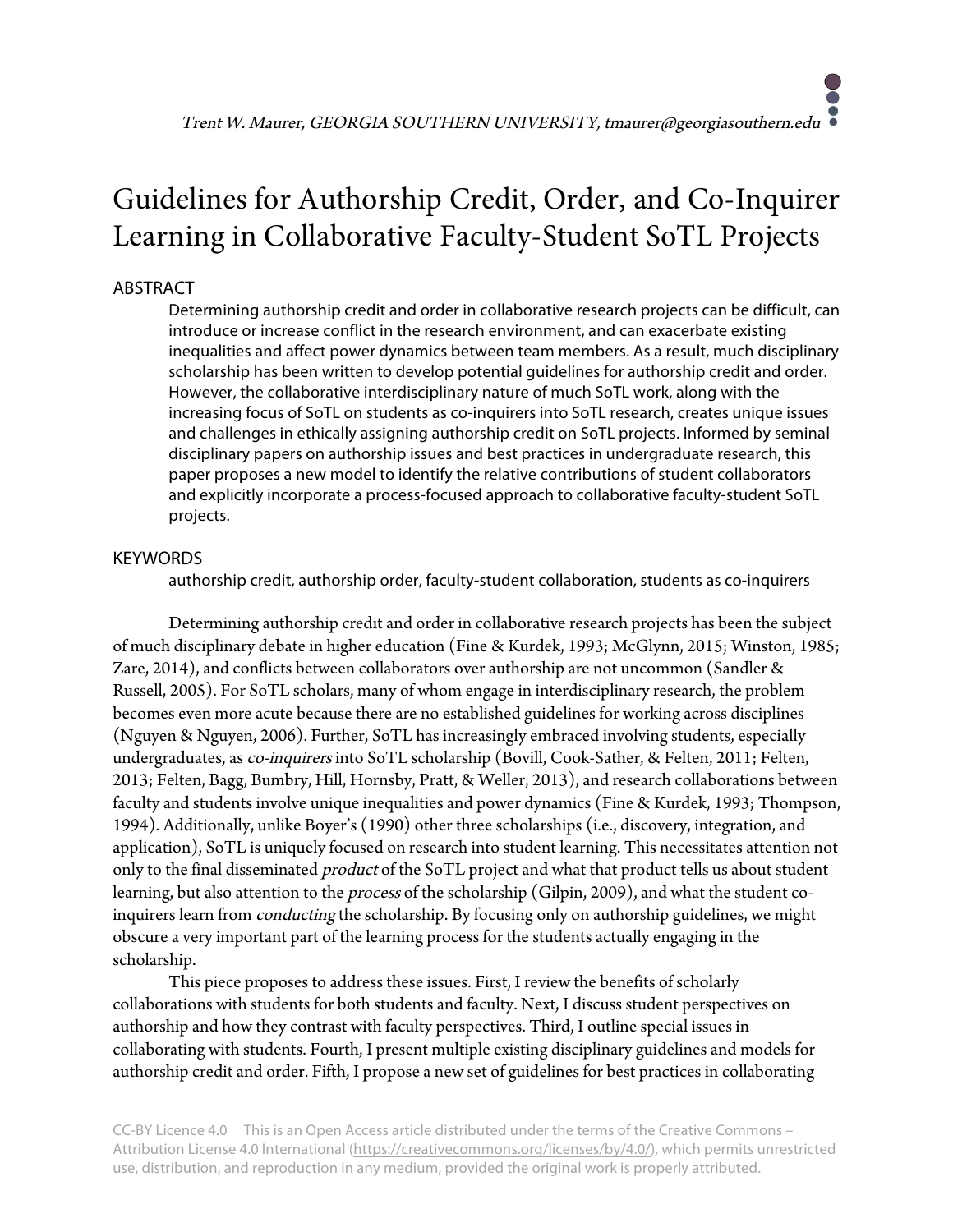with students on SoTL projects, including determining authorship credit and order. Finally, I outline limitations of the proposed guidelines and directions for future research.

#### Benefits of scholarly collaborations with students

#### Benefits to students

As Felten (2013) notes, "The first principle of SoTL, of course, is inquiry focused on student learning" (p. 122). With student learning at the heart of all SoTL inquiry, one of the most important benefits of scholarly collaborations with students on SoTL projects is the increased potential for learning on the part of the student collaborators. Brew (2013) argues that pedagogies of student research must focus "primarily on students' learning" (p. 609). Extending this line of thinking, Garbati and Samuels (2013, p. 358) state, "Collaboration fits well with constructivist theories of learning . . . . In effective collaborative projects, a form of peer teaching takes place in which expertise is shared and creativity nourished." This is echoed by Wray (2006, p. 508) who asserts, "collaborative research plays an important role in the training of young scientists. . . [who] often learn the norms of science from working closely and collaboratively with mentors who are established in their field." I would argue that the benefits Wray describes are not limited to the sciences or even to fields that predominantly use positivist epistemologies. Indeed, recent work has called attention to the importance of recognizing and respecting different disciplinary approaches to SoTL, including the need and value for both quantitative and qualitative approaches (Chick, 2013; Gurung, 2014), and students in all fields could benefit from this type of scholarly collaboration.

Nguyen and Nguyen (2006) report that scholarly collaborations with students provide students with unique opportunities to become excited about learning, though Healey, Flint, and Harrington (2014) note that such opportunities to become involved in faculty research are often reserved for only a handful of students. Additionally, such opportunities help students build resumes, gain new skills, expand and further their careers and post-graduate educational opportunities, and increase their autonomy (Kinkead, 2010; Nguyen & Nguyen, 2006).

Scholarly collaborations on SoTL projects also offer students the ability to forge partnerships with faculty outside of the typical student-teacher relationship and in which the relationship between students and faculty can be fundamentally different (Bovill et al., 2011). Such collaborations can serve as a catalyst to change "students' relationships to their teachers and their responsibilities within their learning" (Cook-Sather & Alter, 2011, p. 37). Further, in scholarly collaborations that offer meaningful partnership with student researchers, power dynamics are fundamentally altered and students have greater autonomy to act and a greater sense of responsibility (Manor, Bloch-Shulman, Flannery, & Felten, 2010). In some cases, it is even possible for students to define or have input into the research problem or question, the methodology, and/or the means and audience for dissemination (Brew, 2013; Healey et al., 2014).

#### Benefits to faculty

Brew (2013) observed that, as approaches to integrating research experiences throughout the curriculum have increased, individual faculty may not have the authority to engage students in research in the classroom in the ways those faculty want to, focusing on the skills or levels of student autonomy faculty believe are most appropriate. However, collaborative research with students on SoTL that is conducted outside of curricular mandates could preserve faculty members' autonomy in these areas and give them the flexibility to design collaborative experiences as they see fit. From such collaborative research, faculty can develop new skills or improve existing ones, and such collaborations encourage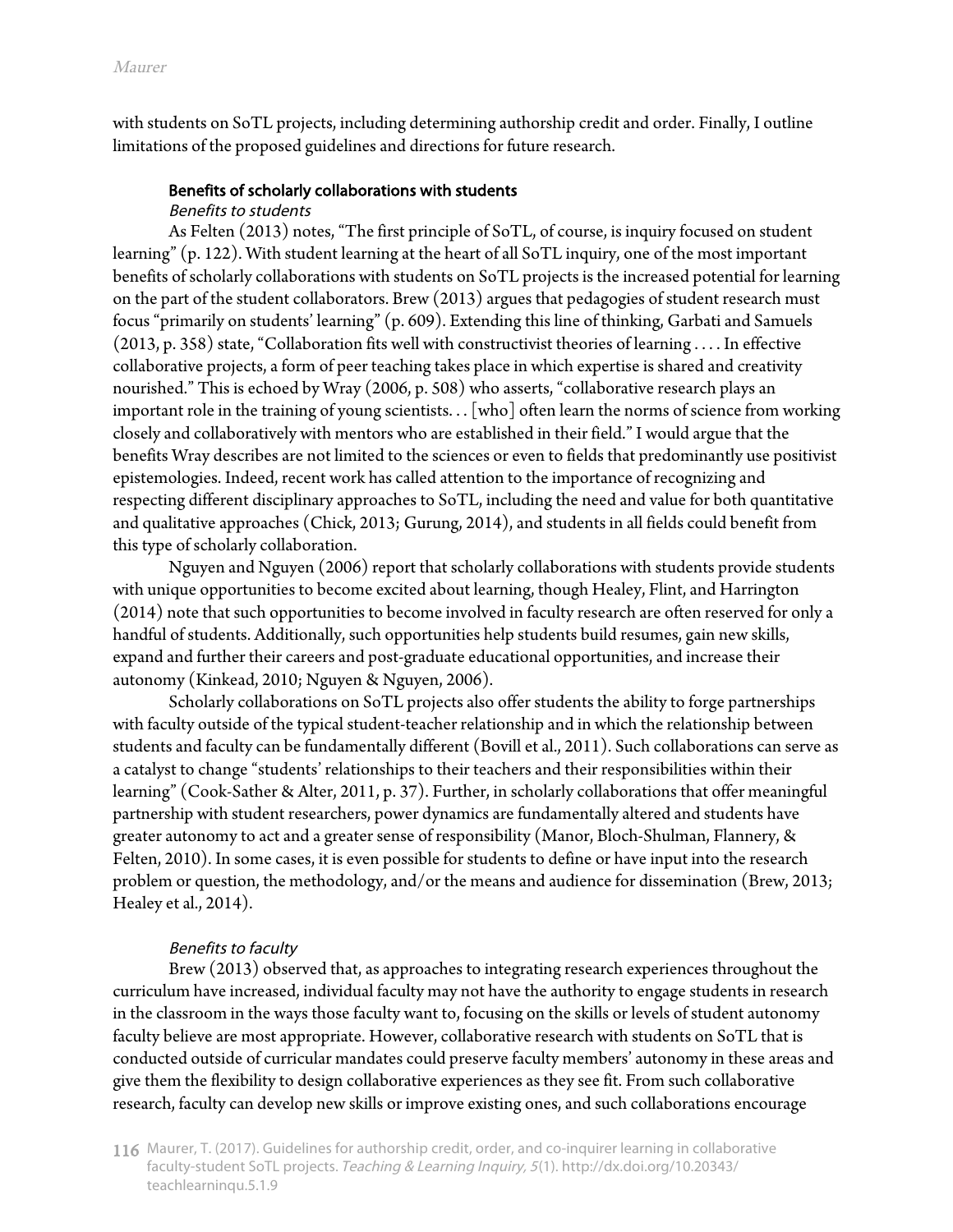sharing of information and provide opportunities to experience different perspectives (Nguyen & Nguyen, 2006). This last benefit is especially important to SoTL with its frequent interdisciplinary projects and explicit attempts to avoid disciplinary "silo-ing" of scholarship. The burgeoning SoTL literature on students as partners and co-inquirers frequently discusses the benefit to faculty of hearing and learning from student perspectives on teaching and learning topics (Felten et al., 2013; Manor et al., 2010; Otis & Hammond, 2010; Werder, Thibou, & Kaufer, 2012; Werder, Ware, Thomas, & Skogsberg, 2010) and suggests that such partnerships can enlarge the range of topics investigated (Manor et al., 2010). Finally, perhaps the most pressing reason to collaborate with students on SoTL projects is that partnership into inquiry with students is a basic element of good practice in SoTL (Felten, 2013), and collaboration is one form of such partnerships.

#### Student perspectives on authorship

The existing data on student perspectives on authorship is limited, which may itself be evidence of the student-faculty power differential on the issue of authorship credit. Neither the burgeoning literature on students as partners and co-inquirers in SoTL (Bovill et al., 2011; Felten et al., 2013; Healey et al., 2014; Manor et al., 2010; Otis & Hammond, 2010; Werder et al., 2012; Werder et al., 2010), nor the broader literature on undergraduate research cited in the SoTL literature (e.g., Brew, 2006, 2013; Healey, 2005; Healey & Jenkins, 2009) provides student perspectives on authorship in collaborative projects.

Outside the SoTL literature, only two studies are of note. A survey of faculty and graduate students in Psychology revealed that most graduate students believed in an objective vs. a relative standard for authorship and that, "authorship credit should be determined on the merits of professional contribution in all cases, regardless of competence" (Bartle, Fink, & Hayes, 2000, p. 785). That is, students—with less knowledge, training, resources, and abilities—should be judged by the same standards as faculty members. The tasks that these graduate students determined to be the most worthy of authorship were writing the manuscript followed by developing the project ideas and the research design. In contrast, status, seniority, and data collection were viewed as unimportant to determining authorship.

Marusic, Bosnjak, and Jeroncic (2011) conducted a systematic literature review and limited meta-analysis of research published on the issue of authorship credit. Their summary of the literature on student perspectives suggested that students put significantly higher authorship value on research tasks that are usually given to students: collection of qualitative data, data entry, statistical analyses, writing the literature review or methods sections, and total time spent. In contrast, Marusic et al. reported that, across over 100 studies of faculty perspectives on authorship, there was a common perception that ideas, the research design, and writing the manuscript were most important contributions for authorship, similar to the findings reported by Bartle et al. (2000). It should be noted, then, that not only is there a potential conflict between what students and faculty believe to be deserving of authorship credit, but that the tasks that faculty typically believe are worthy of authorship credit are the tasks typically initiated by faculty due to their greater knowledge, expertise, training, and resources. If authorship credit is reserved for idea generation, research design, and manuscript writing, many students, especially undergraduate students, would be ineligible for significant credit even in fairly collaborative projects.

#### Special issues in collaborating with students

Collaborative research with students, especially undergraduates, presents three interrelated special issues that need to be considered. First, there is the question of why faculty want to engage in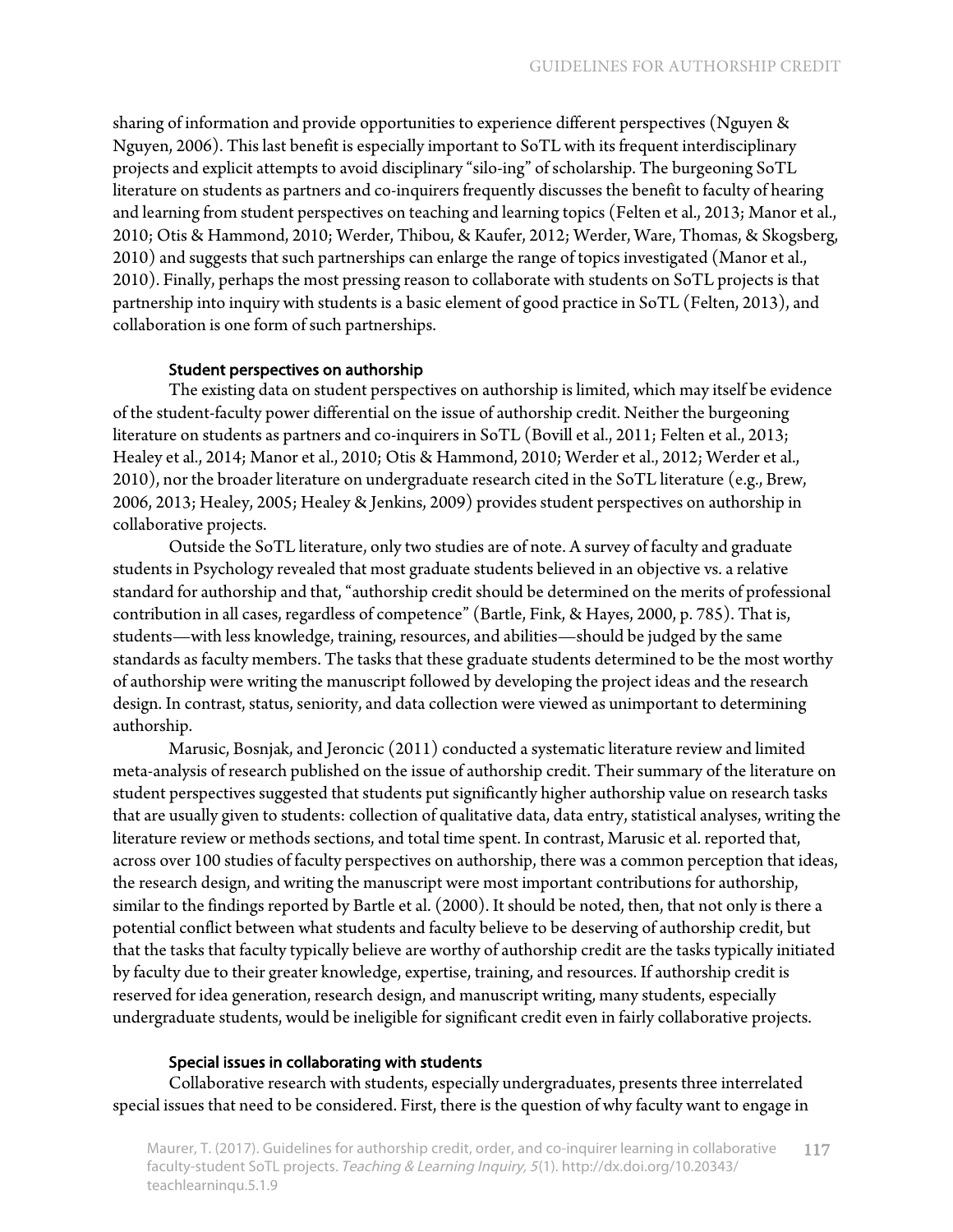collaborative scholarship with students (beyond the desire to create partnerships with students or that it is a best practice in SoTL, noted above), and how those motivations may influence the collaborative process.

As Brew (2013) notes, the motivation to involve undergraduates in research may be driven by, "a desire to focus on the processes of engaging with research or alternatively getting students to produce some kind of research outcome" (p. 610). Though not mutually exclusive, these two foci are significantly different, and it is important to recognize and value both in SoTL (Gilpin, 2009). Indeed, the primary distinguishing feature between scholarly teaching and SoTL is the requirement for public dissemination of products for SoTL (McKinney, 2003). Levy, Little, and Whelan (2011) report that collaborative projects can vary substantially in the degree to which they focus on process-oriented skill development or product-oriented outcomes. Healey et al. (2014) observe that most published examples of students engaging in SoTL are "one-off projects" (p. 47), which may suggest a more product-oriented approach.

Childress (2015) argues that scholars should view "undergraduate research as a process, not an outcome" (p. 6). In this case, Childress is not referring exclusively to SoTL research, but all forms of research, and this view is common in the publications of the American Council on Undergraduate Research [CUR]. For example, Malachowski (2012) delineates key differences between productcentered and process-oriented models of scholarship. Product-centered scholarship focuses on scholarly results and especially publication or similar dissemination, but "the process of doing the work is minimized or wholly absent from faculty discussions" (p. 9). Such an approach, "can distance the faculty from their students and can have a negative impact on student learning" (p. 9). In contrast, "in the process-oriented model of research, both product and process are considered important, with undergraduate research serving as the best exemplar of this model. Engaging undergraduates in the research process can enhance student learning and student outcomes" (p. 10).

Willison and O'Regan (2007) have proposed a linear conceptual model of students' research skills that highlights the progression from solely process-oriented to process and product oriented:

At most levels of education, students research knowledge that is unknown to themselves, but which is commonly known to others . . . and typically takes the form of assignments that are prescribed by others. As a student's education progresses, their research moves into a discipline discourse with concepts, language and conventions unknown to those outside that discipline. Research, at this level, is into the commonly not known. As students become well acquainted with a canon of a discipline and its research techniques, they may be ready, probably at postgraduate level, to research gaps into or even extend the field into areas previously unknown to humankind. (p. 399)

According to Malachowski (2012), faculty who take the process-oriented approach view students, "as partners in the intellectual process" (p. 12), which echoes Felten's (2013) principles of good practice in SoTL and the SoTL student partnership literature. Key to that literature is the premise that authentic partnership with students is contingent upon high levels of student autonomy in the collaborative process (Bovill et al., 2011; Healey et al., 2014; McKinney, Jarvis, Creasey, & Herrmann, 2010; Sublett, Walsh, McKinney, & Faigao, 2010; Temple, Sibley, & Orr, 2010). As Brew (2006) describes:

#### Participation needs to be as an equal. I do not mean that everyone is equal in the sense of having equal skills and knowledge. Clearly, different members of any community will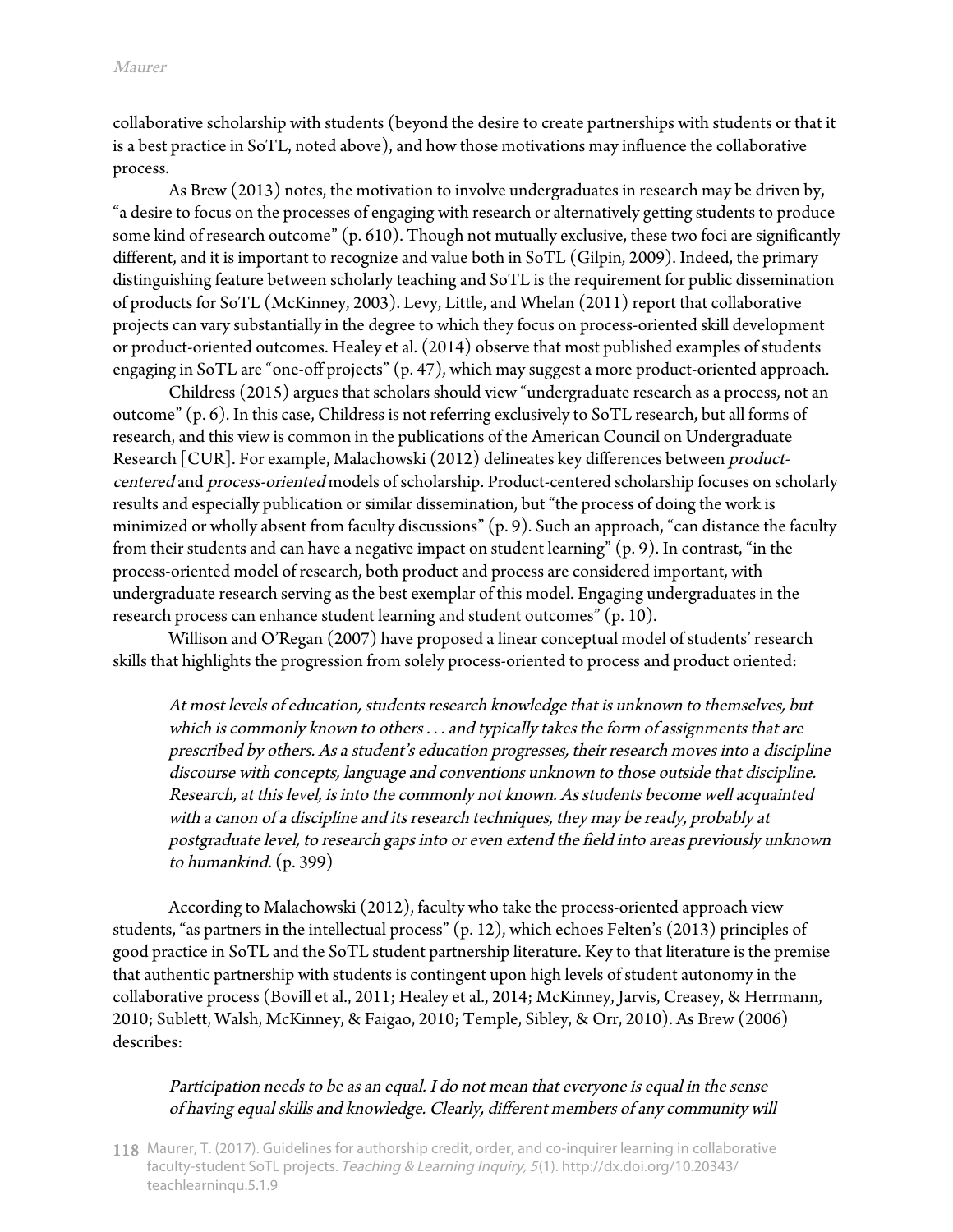inevitably bring different skills and knowledge, and at different levels. My concept of equality here is about treating individuals as fully participating human beings with things to contribute as well as things to learn. (p. 34).

Thus, to achieve the significant levels of student autonomy necessary for authentic partnership in SoTL research collaborations, it is important to focus not only on what students have to contribute to the collaboration, but also on what they have to learn from that collaboration. This is especially important given that students often enter undergraduate research with a product-centered or taskoriented approach (Temple et al., 2010) similar to the surface-oriented approach to classroom learning that students sometimes take (Biggs, 1999; Prosser & Trigwell, 1999). Faculty must explicitly encourage students to reflect on what they are learning from the process (Temple et al., 2010). Even if publication or similar dissemination is the "end goal" of the collaboration, a process-oriented approach will help to keep the focus on student collaborators' learning. For SoTL projects, which by definition already focus on student learning (Felten, 2013) and are inherently process-oriented (Gilpin, 2009), taking a processoriented approach to co-inquiring with student collaborators should represent nothing more complicated than simply broadening the definition of "learning" under investigation to include student collaborators' own learning from the process.

The second issue that needs to be considered when collaborating with students on SoTL projects is the reality of how faculty scholarship is evaluated in higher education. This issue overlaps with the first issue of product-centered vs. process-oriented approaches to such collaborations and has the potential to significantly influence decisions about which approach to take. Authoring scholarship (i.e., the product) has significant benefits to faculty careers including job retention, tenure, promotion, pay, grants, and annual reviews (Wilcox, 1998), but the process-oriented pieces are typically of little value. Additionally, faculty credit for scholarship in many fields decreases with authorship order and with number of authors, especially for decisions about promotion and tenure (Seipel, 2003). Thus, although it is in the interests of many faculty to produce authored scholarship, there can be clear disincentives to sharing authorship credit with student collaborators. Further, precisely because of the process-oriented nature of collaborating with undergraduate students, many students lack the skills, training, and abilities necessary to be immediately helpful to faculty scholarship. $^{\rm 1}$  Faculty need to teach these skills to students and that can be quite time consuming, time that many faculty and especially junior faculty may not have (Maher, Timmerman, Feldon, & Strickland, 2013). The "publish or perish" climate within many higher education institutions can also lead to junior faculty being disproportionately affected if student collaborators fail to complete assigned tasks (Stith, Barasch Jester, & Linn, 1992).

Additionally, even if students complete all assigned tasks satisfactorily, those students may not be sufficiently motivated to pursue scholarly dissemination of the work. Stith et al. (1992) reported that faculty wanted to retain the option to be senior author on manuscripts based on student theses if the students were not interested in pursuing publication, suggesting this was not an uncommon occurrence. Oberlander and Spencer (2006) caution that faculty should use explicit timelines with students and that if students do not pursue publication by the established deadline, faculty should be free to do so. These issues suggest that, although it may be a best practice for faculty to take a process-oriented approach to collaborating with students on SoTL projects, faculty must also be mindful of the potential need to disseminate a product and establish clear guidelines and procedures for working with students to accomplish both goals.

It is the lack of such clear guidelines that focus on process but are mindful of product that is the third issue that needs to be considered in collaborating with students on SoTL projects. The student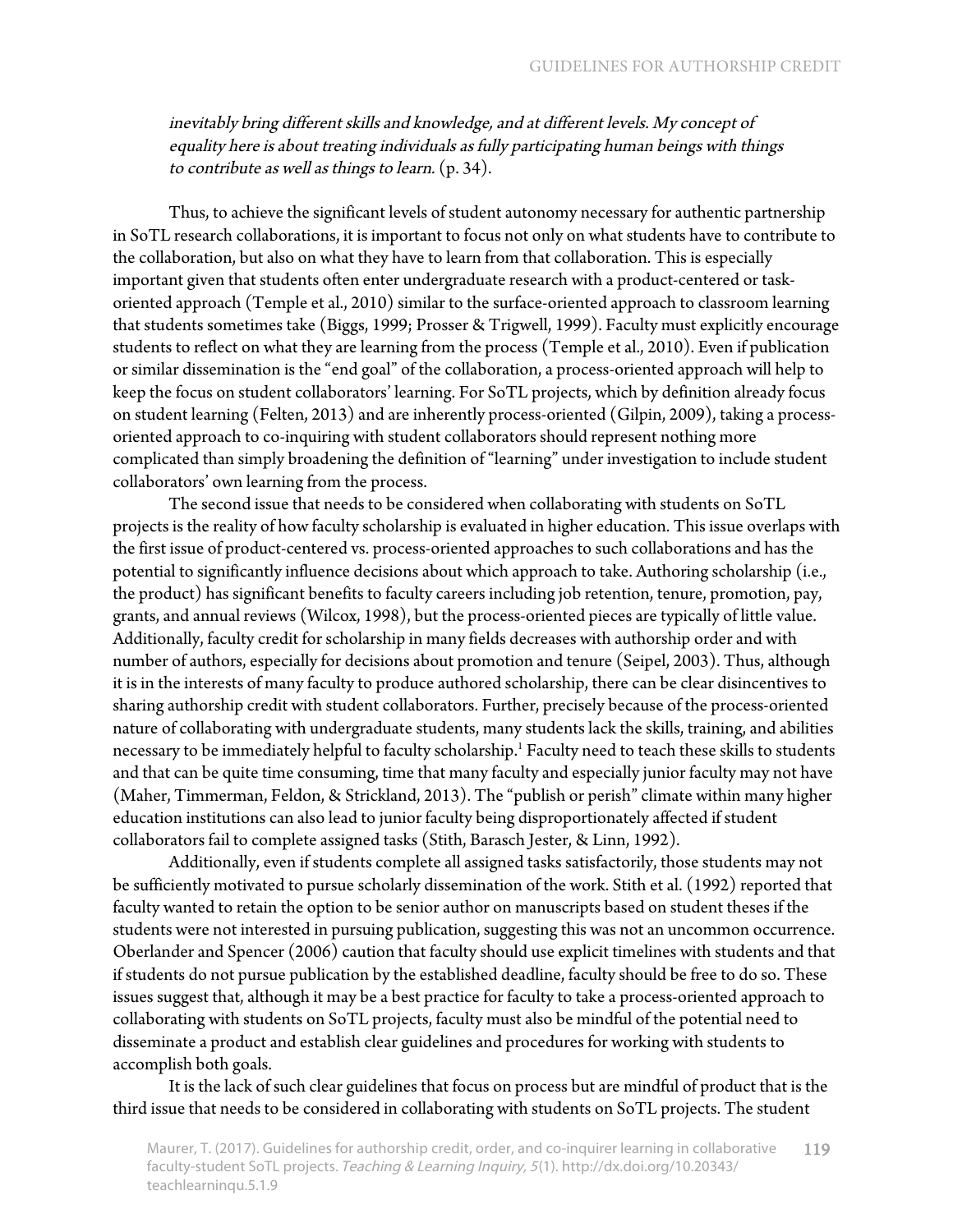partnership literature has identified that collaborations with students may result in publication or other dissemination of the scholarship (Healey & Jenkins, 2009), and is replete with examples calling for treating student collaborators as co-researchers or co-authors (Levy et al., 2011; Sublett et al., 2010). This literature has even identified problems in determining authorship credit and assigning authorship order (Kill, McDonnell, & Thorne, 2011; Perrier, 2006; Sharp, Stanley, & Hayward, 2011), yet it does not provide guidelines or criteria for how to determine if a student has merited authorship or what the order of authorship should be. Even undergraduate journals that require submissions to list an undergraduate as first author do not provide guidelines for determining authorship credit or order (Metcalfe, Gibson, & Lambert, 2011; Spronken-Smith, Brodeur, Kajaks, Luck, Myatt, Verburg, Walkington, & Wuethrick, 2013). It is clear, then, that what is needed is a model for determining authorship credit and order that also incorporates the process-oriented elements that are central to collaborative SoTL scholarship with students. The next section outlines existing disciplinary models for determining authorship credit and order.

#### Existing guidelines and models

Multiple sets of disciplinary guidelines and models exist for determining authorship credit and order, but none of them incorporates the process-oriented elements described above as the primary focus of student involvement in scholarship. This is not surprising given the academic reward structure's focus on product over process reviewed in the last section (Seipel, 2003; Wilcox, 1998). For the same reasons, it is not surprising that most of these guidelines and models do not even explicitly mention students as potential collaborators. Many of these disciplinary guidelines and models come from the natural sciences, are rigidly hierarchical, and often relegate to junior authorship the student who has actually done the most work on the project (Kill et al., 2011). Although none of these guidelines and models fully meet the needs for a model for collaborative SoTL scholarship as outlined above, they are nonetheless helpful to describe the current state of scholarship on these issues and to inform the development of the new needed model. Below, I describe four of the most widely used or commonly known guidelines and models.

The most widely used guidelines are those of the International Committee of Medical Journal Editors [ICMJE], which are used by over 500 journals worldwide (Davidoff, 2000). To qualify for authorship, a person must meet all four of the following criteria: (a) substantial contributions to the conception or design of the work; or the acquisition, analysis, or interpretation of data for the work; (b) drafting the work or revising it critically for important intellectual content; (c) final approval of the version to be published; and (d) agreement to be accountable for all aspects of the work in ensuring that questions related to the accuracy or integrity of any part of the work are appropriately investigated and resolved (International Committee of Medical Journal Editors, n.d.). However, these guidelines are not without criticism (Matheson, 2011; Moffatt, 2011), and examples where no one who worked on a project qualifies for authorship credit under this system have been revealed (Shaw, 2011). These guidelines also include no information on how to treat student collaborators differently.

Another set of widely used guidelines are those promoted by the American Psychological Association (2010). As APA style is the official citation style of Teaching & Learning Inquiry: The ISSOTL Journal, and the only named style in the journal's instructions for authors, these guidelines are the closest thing to an "official" position on these issues for ISSOTL. These guidelines have two defining features: (a) "substantial contributions" and (b) "relative contributions."

<sup>120</sup> Maurer, T. (2017). Guidelines for authorship credit, order, and co-inquirer learning in collaborative faculty-student SoTL projects. Teaching & Learning Inquiry, <sup>5</sup>(1). http://dx.doi.org/10.20343/ teachlearninqu.5.1.9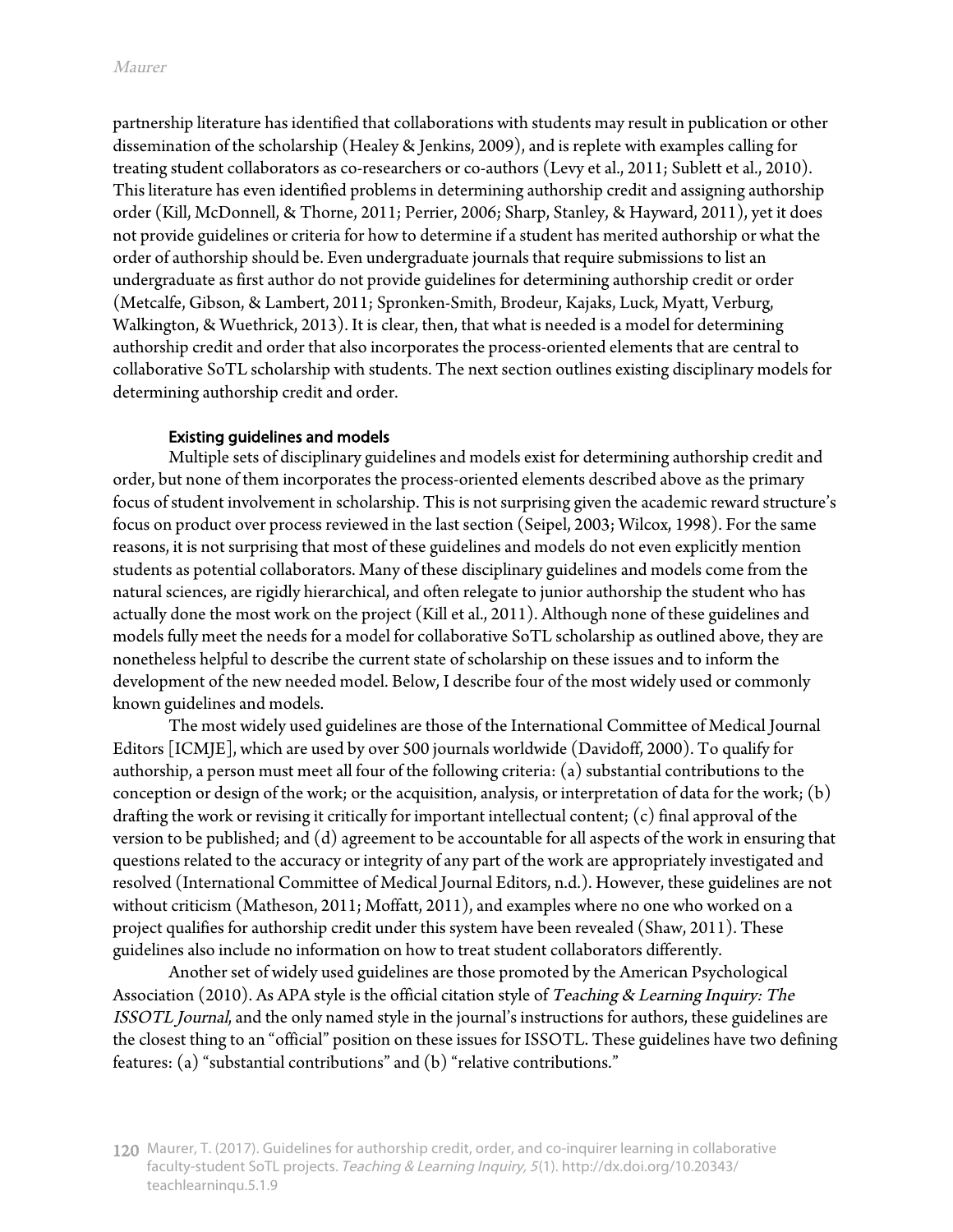Authorship encompasses, therefore, not only those who do the actual writing but also those who have made substantial scientific contributions to a study. Substantial professional contributions may include formulating the problem or hypothesis, structuring the experimental design, organizing and conducting the statistical analysis, interpreting the results, or writing a major portion of the paper. (p. 18)

Further, "authorship should be determined by the relative contributions of student and faculty member to the project" (p. 19). However, the APA offers little guidance on what threshold is required to meet a "substantial" contribution or how to weigh a "relative" contribution, which leaves individual faculty members without clear guidelines. These guidelines also reflect a clear bias towards quantitative methodologies and positivist epistemologies, limiting their usefulness to many fields.

Winston (1985) attempted to provide quantifiable guidelines to assist faculty in identifying which contributions merited inclusion as an author and how to determine the order of authorship. His system is one of the most frequently cited quantifiable systems in the authorship literature, with nearly 50 citations. It used a "points system" for authorship wherein any manuscript could have a maximum of 272 possible points divided between the authors with specific points assigned for specific research tasks. Anyone who earned at least 50 points qualified for authorship and authorship order would be based on individuals' point totals.

Although the goal of trying to quantify specific contributions was laudable, multiple problems emerged from this approach. First, under this model it is not possible for any manuscript to have more than five authors. This artificially limits its utility to small research teams. Indeed, such guidelines would have disqualified from consideration for publication multiple articles published in Teaching & Learning Inquiry: The ISSOTL Journal (e.g., Felten et al., 2013, Spronken-Smith et al., 2013). It is unrealistic to expect that SoTL collaborations, especially with students, would always be limited to teams of five or fewer people.

Second, the specific points assigned to each research task were based on the amount of time each task would take, with no allowance for differences between individuals in ability, competence, effort, efficiency, or thoroughness. Third, like the APA guidelines, there was a strong quantitative bias in the guidelines, which makes them inappropriate for qualitative or mixed-methods projects. Fourth, other point systems are possible (e.g., DiGiusto, 1994) and there is no clear rationale for why certain research tasks, like coming up with the idea, should be weighted more heavily than others, like writing the manuscript. Like the ICMJE guidelines, these guidelines also include no information on how to treat student collaborators differently.

Finally, Fine and Kurdek (1993) developed what is likely the most widely used set of guidelines specifically for working collaboratively with students, cited over 200 times. They identified the key issue in determining student authorship:

In the authorship setting, if students are not considered to be meaningfully different from professional colleagues, then they should be awarded authorship credit and order on the same basis as those of nonstudent colleagues. However, if one makes the contrasting assumption that students have less power and competence than nonstudent collaborators, then justice would be served by giving students differential treatment. (p. 1143)

Specifically, they argued for a relative standard for authorship (which was later adopted by the APA and reflected in their guidelines reviewed above):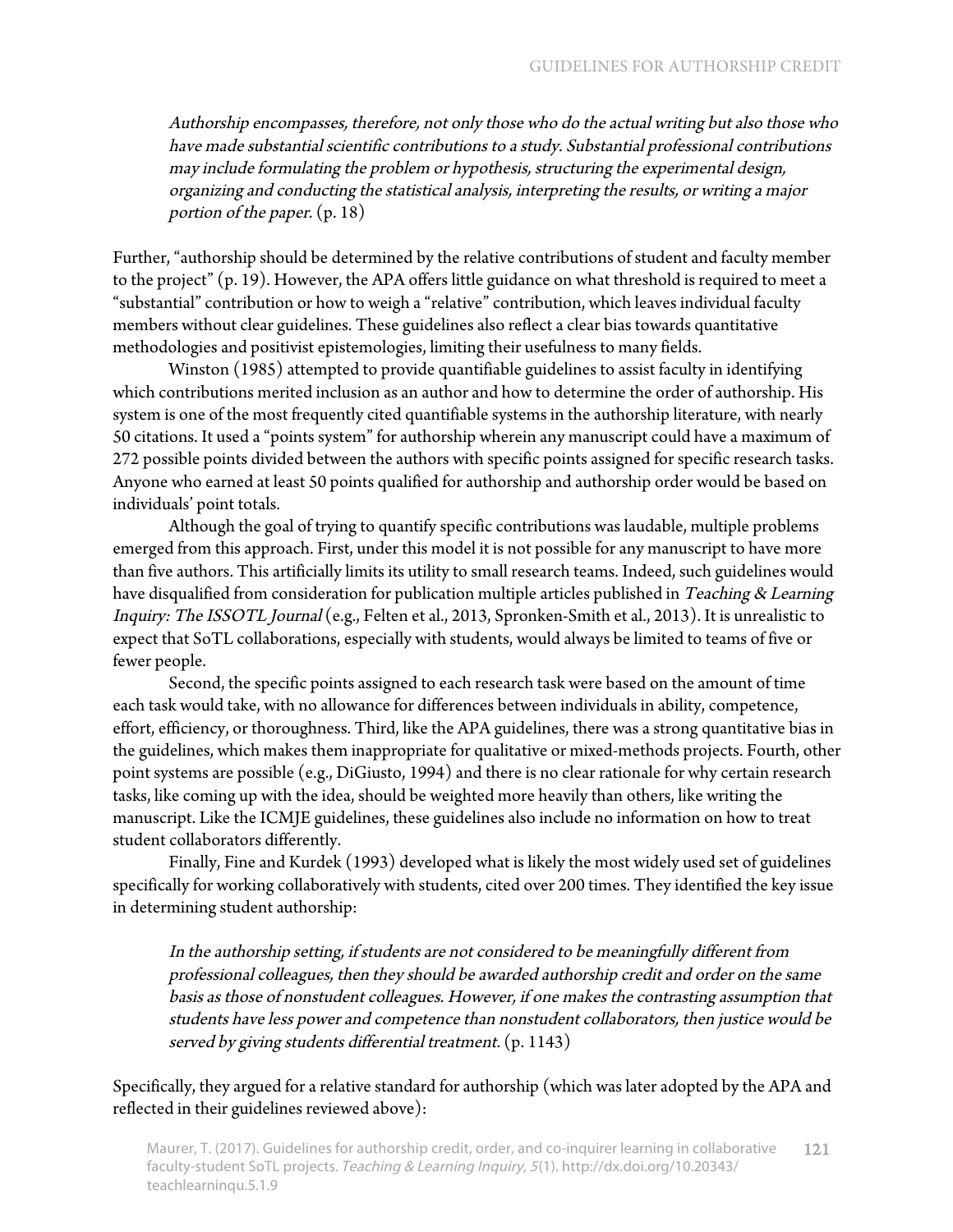There should be a varying standard for the level of professional contribution that is required to attain a given level of authorship credit. Because collaborators differ in their scholarly expertise, their competence to contribute professionally to scholarly publications should be viewed as lying along a continuum. On one end of the continuum are collaborators who have limited competence in scholarly activities and who require intensive supervision. On the other end are collaborators who have considerable competence in scholarly endeavors and who function independently . . . the level of contribution expected of a collaborator should depend on where he or she falls on this competence continuum. For the same level of authorship credit, one should expect greater professional contributions from collaborators who have more competence than from those who have less competence. (pp. 1144-1145)

Fine and Kurdek created a four-step model in which faculty and students should negotiate together: (a) early on, the faculty member discusses with the student information about how authorship decisions are made and the nature of different types of contributions, (b) assess the abilities of each collaborator, the research tasks that need to be done, the amount of supervision required, and the expectations for each collaborator, (c) discuss and agree on which tasks and contributions are required for each collaborator to merit authorship and order, and (d) revisit and renegotiate agreements as the project changes or as feedback is received during the manuscript revision process. Fine and Kurdek also suggest that Winston's (1985) points model may be helpful in particularly complicated situations, but that it would need to be weighted to reflect the relative scholarly competence of each collaborator. However, they provide no guidelines for specifically how to weight Winston's model. Although the Fine and Kurdek (1993) guidelines provide an excellent general approach, their lack of clearly establishing how to define "relative" contributions in an objective or quantifiable way limits their utility.

Evaluating the four sets of guidelines together, three key shortcomings emerge: a) there is a strong bias towards quantitative research and positivist epistemologies, b) two of the sets of guidelines make no mention of student collaborators at all and the two sets that do discuss student collaborators both fail to specify precisely how to determine the relative value of student contributions, and c) all four sets of guidelines leave out the process-oriented piece that is so central to SoTL scholarship and to collaborating with students on scholarship. What is needed is a process-oriented model that provides guidelines for authorship credit and order as well as a focus on student co-inquirers' learning. This model should specify how to determine the relative value of student contributions and be applicable to a wide variety of research methods and epistemologies. In the next section, I present one possible model to address these issues.

#### Towards a process-oriented model

As noted by Willison and O'Regan (2007), most student inquiry—research or not—will be more about process than about product, especially at the early levels (Childress, 2015; Gilpin, 2009; Malachowski, 2012; Temple et al., 2010). The challenge for collaborative faculty-student SoTL projects then becomes how to balance the process-oriented piece that focuses on the student collaborators' learning and skill development with the product-oriented reality of higher education (and the genuine desire to share the results of our scholarship with the broader SoTL community). One potential answer to that challenge is to integrate the process-oriented focus exemplified by the American Council on Undergraduate Research with some of the product-oriented guidelines reviewed above (also mostly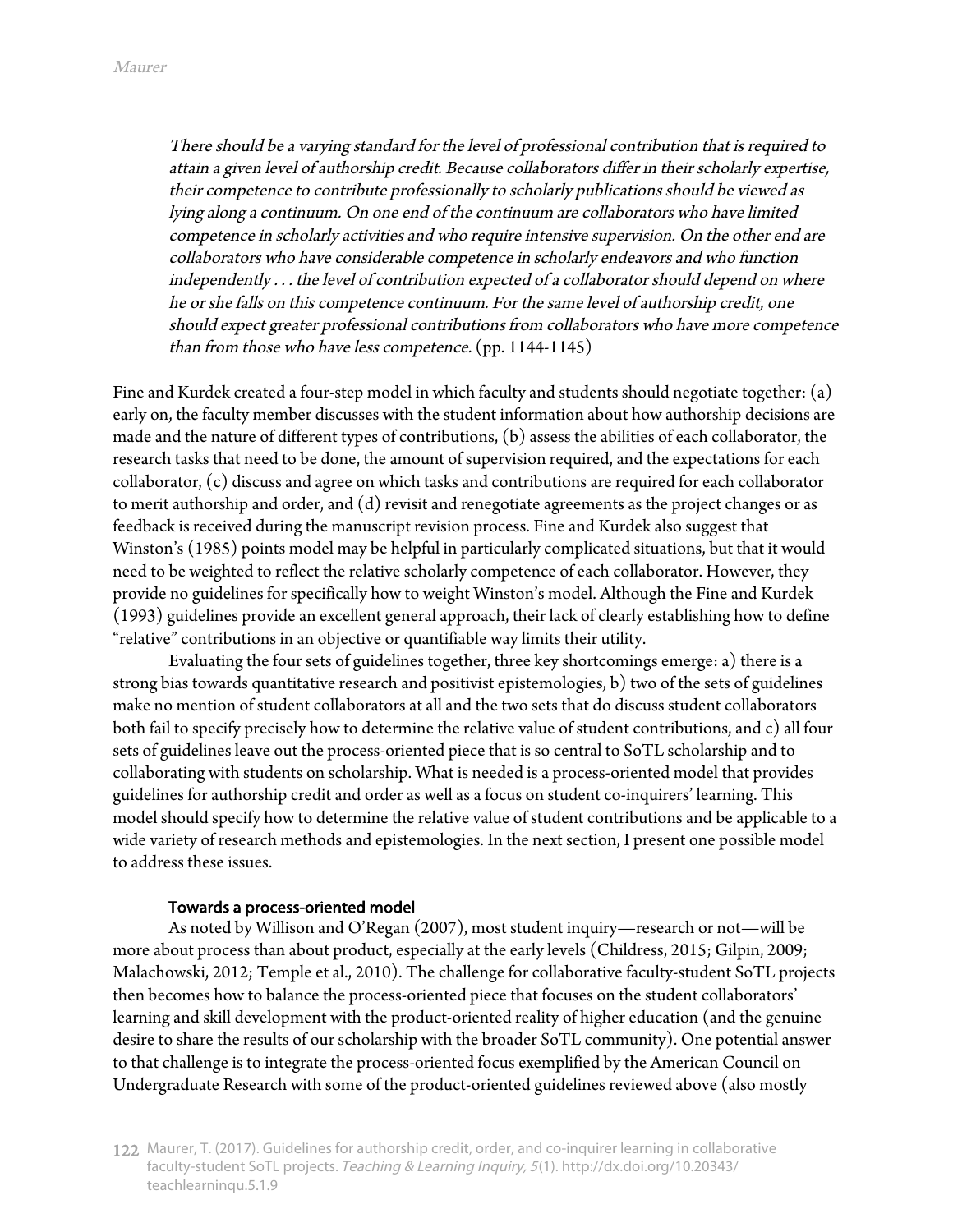American). Perhaps ironically, a framework for conceptualizing research skills proposed by Australians Willison and O'Regan (2007) may provide the best way to do this.

Willison and O'Regan (2007) developed the Research Skill Development Framework (Appendix), which they have subsequently expanded and refined into the Researcher Skill Development [RSD] Framework (Willison & O'Regan, 2006/2013). In this framework, all research—regardless of discipline or type—is described as having six equal major facets: (a) Embark & Clarify, (b) Find & Generate, (c) Evaluate & Reflect, (d) Organise & Manage, (e) Analyse & Synthesise, and (f) Communicate & Apply Ethically. Each facet has seven levels of researcher autonomy: (a) Prescribed Research, (b) Bounded Research, (c) Scaffolded Research, (d) Researcher-initiated, (e) Open Research, (f) Adopted Research, and (g) Enlarging Research. See Figure 1. In this model, "autonomy" references the same concept as "competence" in the Fine and Kurdek (1993) model.

For any research project, it is possible to locate the project itself on one of seven levels for each of the six facets, and to specifically identify the level on each facet that any collaborator is performing. This Framework provides a way to easily identify the *relative* contributions of each collaborator as recommended by both Fine and Kurdek (1993) and the APA (2010), and maintain a focus on the process of research (Childress, 2015; Gilpin, 2009; Malachowski, 2012; Temple et al., 2010) and the primacy of student learning in SoTL research. Below, I outline one way to integrate this processoriented approach into existing product-oriented disciplinary guidelines to create a new set of guidelines for best practices, authorship credit, and authorship order in collaborative faculty-student SoTL projects. To facilitate understanding of these guidelines, I provide a worked example from an ongoing collaborative SoTL project I am conducting with an undergraduate student.

However, before presenting these guidelines, I caution the reader that applying them too rigidly will fail to capture the complexity and fluidity of the collaborative research process. To help prevent a rigid application of these guidelines, I offer multiple methods for using the RSD framework to determine authorship (Step 4) and explicitly require ongoing revisiting of the process as the research unfolds (Step 5).

Step 1: At the start of the project, identify what level for each facet on the RSD Framework is required to bring the project to completion. This may be done exclusively by the faculty member(s), by the faculty member(s) with student input, or by the faculty member(s) and student(s) collaboratively, depending on the situation.

For my collaborative project, I designed and began the project before I had even met the undergraduate collaborator. I determined that the project would require autonomy at Level 5 for all six facets of the RSD Framework. However, upon adding the undergraduate collaborator, I revised Facet D to Level 6 to reflect the creation of a research team.

Step 2: Determine if the nature of the project is such that it is possible to involve students in the project and in what capacities: (a) If the project is such that students cannot be involved, shared authorship discussions are moot; (b) If student involvement will be process-oriented only (e.g., solely for the learning experience and either the project will not lead to dissemination or the ways in which students will be involved will not yield contributions to the final product), shared authorship discussions are not technically necessary, but would still represent a best practice because it would still be beneficial from a student learning perspective to proceed through the remaining steps and explain to students how such decisions are made. Additionally, it is necessary to engage in at least Steps 3 and 4 below to identify appropriate student learning objectives and tasks for their involvement in the project; (c) If student involvement will be both process-oriented and product-oriented (i.e., Malachowski's process-oriented model of research), proceed with Step 3. It should be noted that, for many projects, student involvement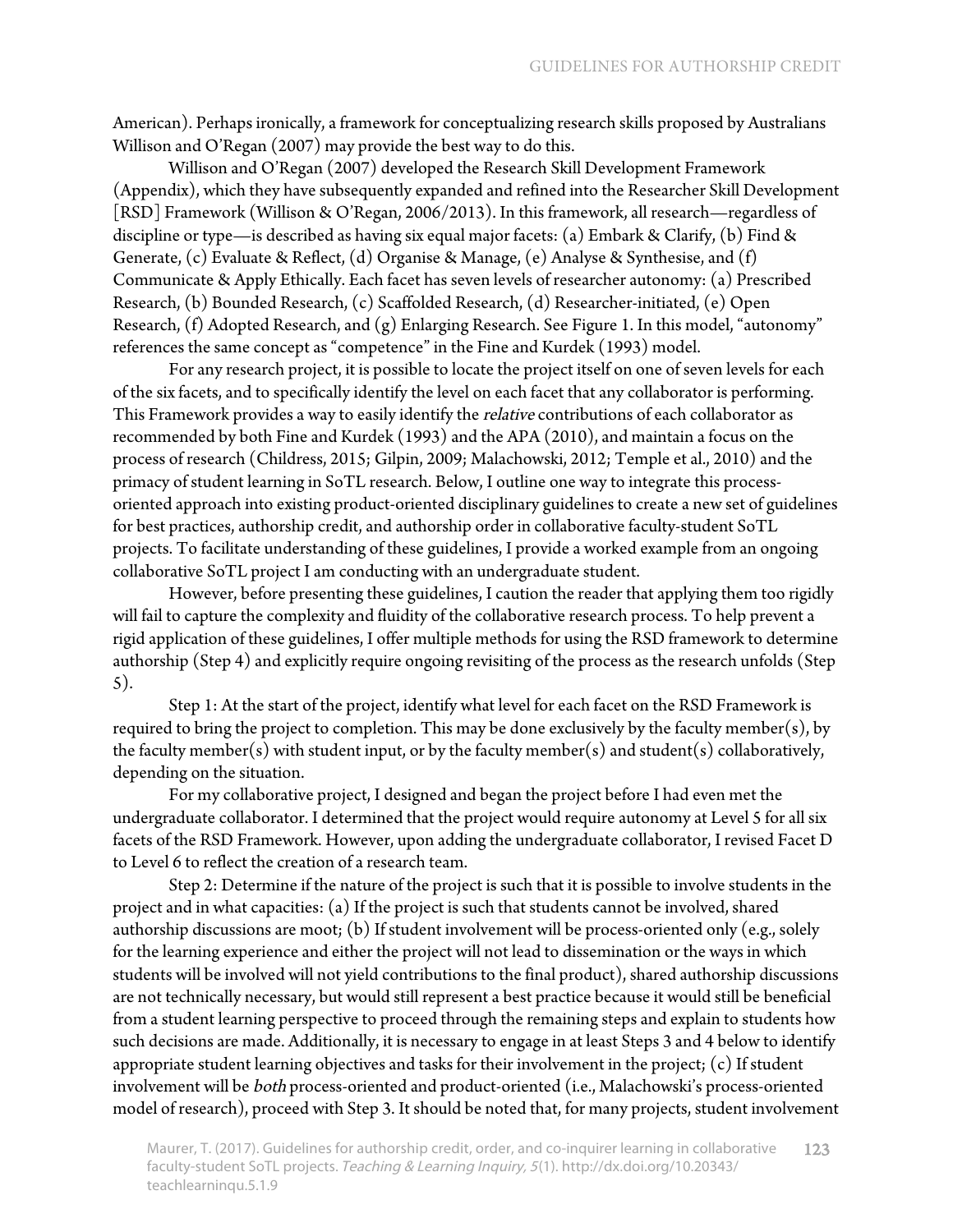could be either 2b or 2c, or even some students participating in 2b and some participating in 2c. In such cases, as part of Steps 3 and 4 below, it is important to involve the students themselves in the decisionmaking process to determine what type of experience they prefer and to clearly explain why some students would earn shared authorship credit, but others would not (Zare, 2014). It is also possible that over the course of the project, student involvement may shift from 2b to 2c or vice versa and in such cases, it would be necessary to renegotiate Steps 3 and 4.

For my collaborative project, I had initially identified it as a 2b opportunity for students to learn basic data entry and perhaps even limited data analysis skills. Because the project data collection window spanned more than three years, I thought it unlikely that a student would be involved in the project for long enough to see it through to dissemination. When I identified an undergraduate student who I thought might be interested in learning those skills (near the end of year two of data collection), I approached her with the opportunity. She agreed to assist me with the research for an academic year in exchange for Honors experiential learning credit. At the end of the academic year during which she would assist me, I would still be collecting data for another seven months, and only then begin final analyses and writing.

Step 3: Assess the skills and abilities of each collaborator (faculty and students) and what level of autonomy they possess on each of the 6 facets of the RSD Framework with special attention to the level of supervision and guidance required. From here, it should be possible to "map" student skills onto specific tasks or components of the project identified in Steps 1 and 2: (a) Because all student involvement in undergraduate research should have a process-oriented component, this "mapping" should not focus only on students' *current* skills and abilities.<sup>2</sup> Explicit attention should be given to what new skills and abilities students will learn as part of their involvement in the research process (i.e., what the faculty member(s) or others will teach them). In other words, how will students' involvement in the project move them to the right—towards higher levels of research autonomy—on one or more of the six facets of the RSD Framework? This is the most important element of these guidelines; (b) It is not necessary to incorporate all six facets of the RSD Framework into students' involvement in the project. There are many cases where focusing on only one or two facets would be not only appropriate, but highly effective at teaching focused skills in greater depth (e.g., how to conduct a literature search, how to perform specific lab procedures, etc.). Additionally, it may be necessary or desirable to have different students working on different components of the project, which map to different facets; (c) Discuss with students the different options for learning new skills and abilities to identify which facets of the RSD Framework they are most interested in progressing through. What do they want to learn? If possible, try to "map" students onto tasks that most closely align with what they want to learn. Involving students in setting their own learning objectives for the inquiry experience is both uncommon and challenging, but represents a best practice in guiding student inquiry (Brew, 2006). This also links back to Step 2c.

The descriptors of the levels of autonomy in the RSD Framework are intentionally broad so as to be applicable to a wide range of disciplines and situations. However, this also necessitates that in "mapping" the students onto project tasks, specific, measurable criteria be established so that it is possible to objectively determine if the student has achieved that level of autonomy. This will reduce the possibility of later disagreement over whether or not the student has achieved the level of autonomy planned at this step. Although the criteria used will vary not only from discipline to discipline, but even project to project, the process should remain the same. For example, if the student were mapped to learn to perform at F2, which requires the use of "discipline-specific language" to demonstrate understanding, a list of key terms or concepts that the student should be able to use correctly could be created and the student's written or oral presentations could be examined for the use of such terms or concepts.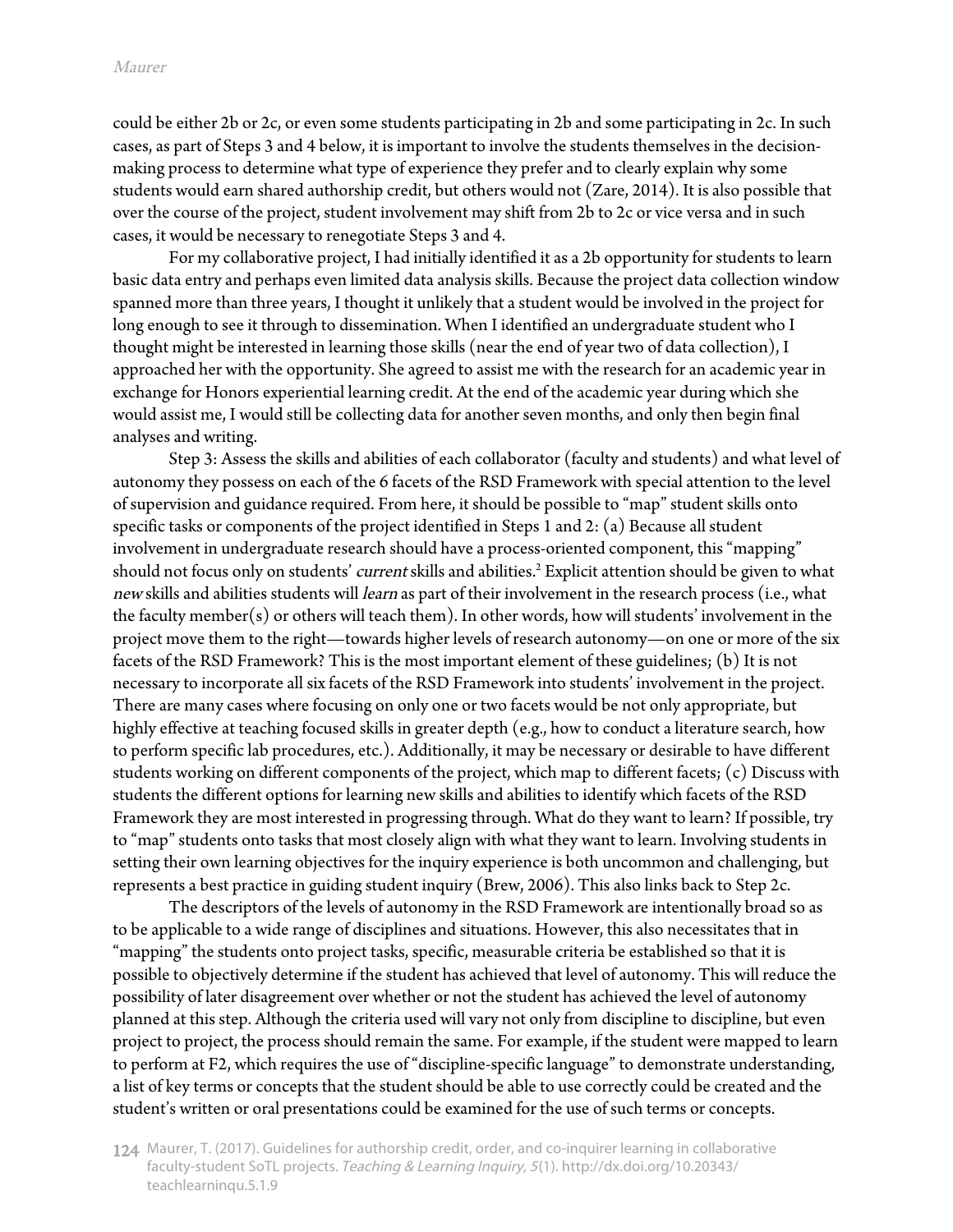For my collaborative project, I had already completed SoTL research at Level 5 or above on all six facets before the project began. The student had been in a year-long research class with me the prior year, and on that basis we mapped her skills on the RSD Framework as: A2, B3, C2, D2, E1, and F3. I explained to her that my major need for assistance with this project was with quantitative data entry, but that there were also opportunities for me to teach her about some forms of quantitative data analysis, and if she were interested, for her to present her work at various undergraduate conferences and symposia. We discussed what she was most interested in learning about, and agreed that because she was least autonomous and had the most room for learning and growth in Facet E, and to a lesser extent Facet C, those would be the areas we would focus on for her involvement in the project. I would teach her basic quantitative data entry skills and basic quantitative data analyses, with the goal that by the end of the project she would have achieved C3 and E5. She also expressed an interest at presenting her work, so we mutually identified 2-4 options from a larger list of seven possible opportunities. All of the presentation opportunities she selected allowed undergraduates to present research conducted under faculty mentorship as sole author, with the mentor acknowledged in the presentation.

Some of the objective criteria we developed to evaluate her performance were: a) all data from the questionnaire forms would be entered correctly into the electronic database by a target date, b) she would be able to correctly replicate and interpret data analyses I had performed, c) she would submit applications to at least two of the presentation opportunities we identified, and d) she would deliver her presentation at any venue that accepted it.

Step 4: Discuss with collaborators the nature of different types of contributions, the difference between process-oriented only vs. process-oriented and product-oriented contributions, and agree on what tasks/contributions are required of each party to merit authorship and order. As part of this conversation, explicitly discuss the need for all collaborators to complete tasks on time and at what point a collaborator can be demoted or dropped from authorship for failure to complete tasks. Although not required, it is preferable if this agreement is in writing for the protection of all parties and to allay any concerns that faculty may have about student failure to complete tasks delaying their research. As Fine and Kurdek (1993) argue, "students have less power and competence than nonstudent collaborators" (p. 1143), so the threshold to justify shared authorship credit for student collaborators should be relatively lower. To visualize the relative contributions of student collaborators, "map" their contributions to the project onto the RSD Framework.

From this "mapping," there are multiple methods by which to determine authorship credit. I propose several, with the recommendation that faculty select the most appropriate method(s) on a project-by-project and student-by student-basis (i.e., just as holding students of different ability levels to the same objective standard would be problematic, so too would be automatically using the same method for a novice undergraduate student and an advanced graduate student): (a) if the student has demonstrated the increase in researcher autonomy planned in 3a (i.e., has moved at least as far to the right on each of the agreed-upon facets of the RSD Framework as planned), the student has earned authorship credit. Such a student collaborator has performed not only at their relative level of ability, but has increased their autonomy as a researcher in the process; (b) if the student has demonstrated autonomy at level four (i.e., Researcher-initiated) or higher on any of the six facets, the student has earned authorship credit. Level four of autonomy is the demarcating point between supervisor initiated and researcher initiated activities in the RSD Framework and represents the minimum level of autonomy that would typically be required to conduct independent publishable scholarship; (c) if necessary, a summative "point system" can be incorporated into the RSD Framework, with each level of autonomy equal to the number of its level (e.g., level four equals four points). In this way, performance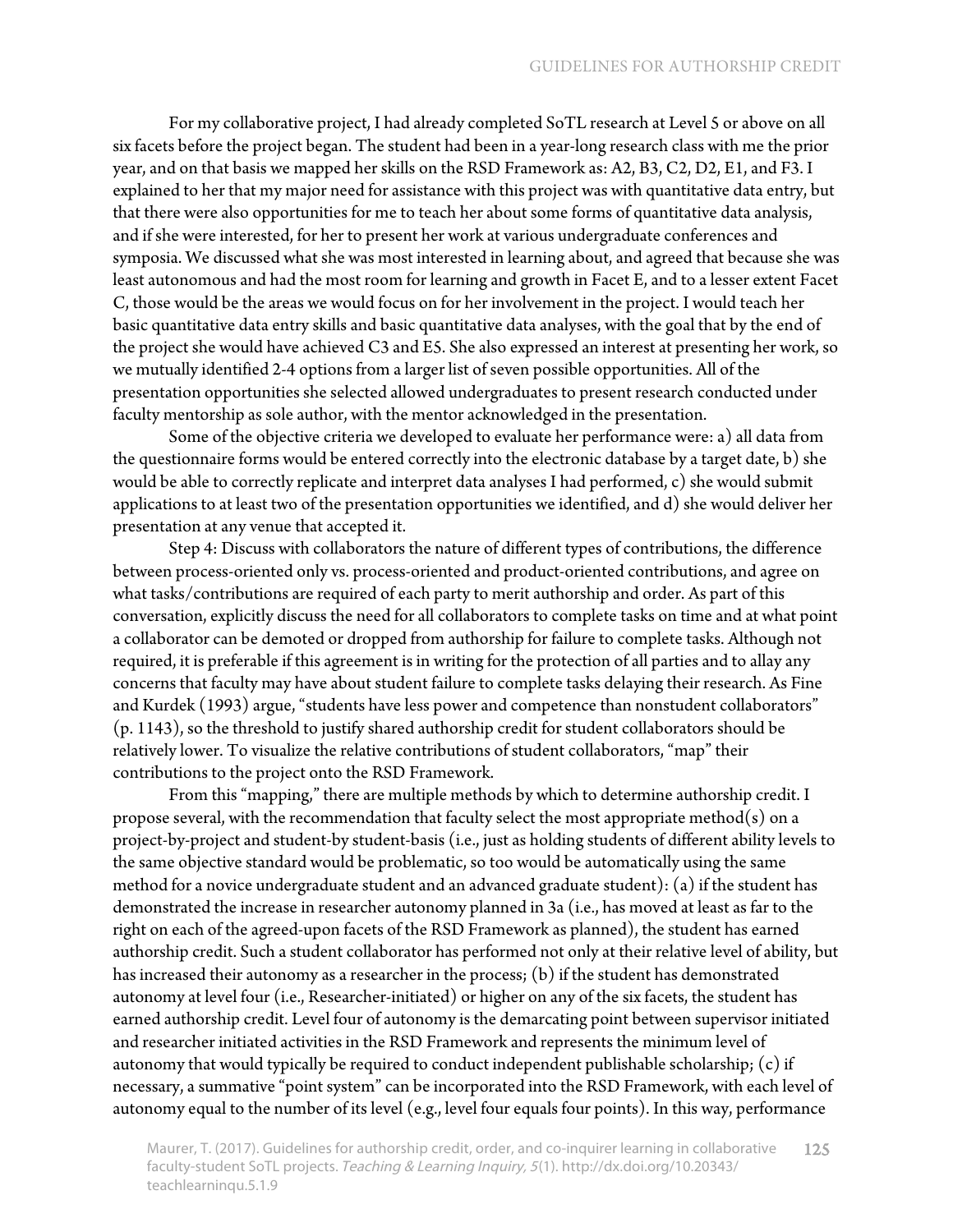at the lower levels of autonomy—where students are most likely to be—is valued equally with performance at the higher levels, maintaining the relative standard of evaluation. The total points for a project can be calculated at Step 1 based on the requirements to bring the project to completion, and faculty and students can mutually negotiate the number of points necessary to achieve authorship credit. For each collaborator, their contributions are "mapped" onto the RSD Framework (both at the start of the project, for clarity, and at the conclusion; see Step 5) and points are assigned. Authorship order can be determined in descending order based upon total points and can be applied even if method 4a or 4b was used to establish authorship credit.

For my collaborative project, shared authorship credit was not initially discussed with the student because she was joining the project mid-way and would be finishing her involvement before the project end date. Instead, given the focus of the project on process-oriented student involvement (2b), we discussed opportunities for her to be the sole author in presenting her work at undergraduate research conferences and symposia. We discussed that, after her involvement with the project had ended, I would proceed with the research on my own and when finished would likely seek publication of it as sole author. It should be noted that, although the student would have met the criteria for authorship under 4a (or potentially 4b, if she had performed independent statistical analyses after learning how to do them), because her involvement was planned as process-oriented only (2b), was scheduled to end before the completion of the project, and alternative opportunities to present the work were identified, shared authorship credit was not part of our discussion.

Step 5: Mutually renegotiate agreements as the project changes, as students progress in their level of autonomy, or as feedback is received during the presentation/manuscript revision process. Whenever possible, encourage students to explicitly reflect on the research process and the skills and abilities they are learning.

For my collaborative project, the student has thus far met most of the RSD Framework progression goals and has met all goals on time (the project is ongoing). However, after only a few months working on the project, she expressed increasing interest in the project and repeatedly stated that she had become "invested" in the project. During our discussions about the research process and what she was learning, she began hypothesizing about what we might find in the results and why. After the data analyses for the first wave of data collection were completed and we saw the results, she began hypothesizing about why we might have observed those results, what we might have missed or done wrong in our administration of the project, and possible next steps for the project. It became clear to me that she was becoming more involved in, and contributing more to, this project than either of us had originally anticipated. After she had submitted the work for presentation at a national undergraduate research conference, I decided to revisit the issue of shared authorship with her.

I discussed that I had originally not broached the issue of shared authorship with her because she was coming on to the project after it had already been underway for two years and would continue for at least seven months past her agreed-upon end date. However, it appeared to me that she did not want to end her involvement with the project at the agreed-upon date anymore and I wanted to offer her the opportunity to continue with the project the next year. She very enthusiastically agreed with my assessment, so we began the shared authorship discussion anew, shifting from 2b to 2c. We renegotiated Steps 3 and 4 to create opportunities for her to become involved in new aspects of the project that would target different facets in the RSD Framework (A5 and F5). These opportunities would specifically focus on co-writing, allowing for her perspective as a student and her voice as a co-inquirer to "come out" in any disseminations. We discussed the contributions we would each make to the project and mutually agreed that since I had already contributed, and would contribute, significantly more to the project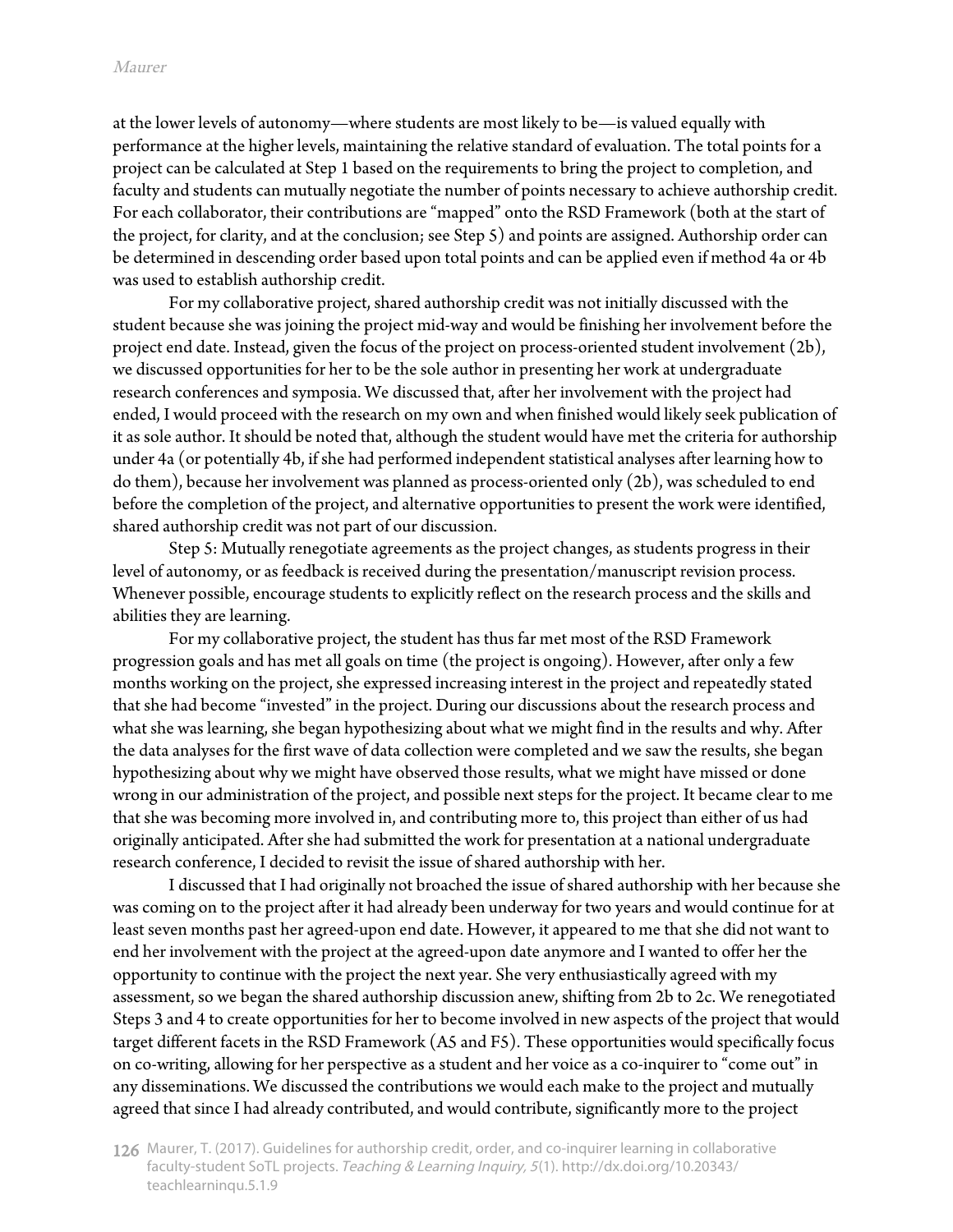based on the RSD framework that I would be first author and she would be second author on any future disseminations. We anticipate both future presentations and publication of this project.

#### Limitations and future directions

The guidelines provided here suggest multiple ways to equitably determine shared authorship credit and order in collaborative faculty-student SoTL projects while also maintaining a focus on the process-oriented nature of both SoTL and mentored research. However, two important limitations must be noted.

First, the RSD framework was not initially created to reconcile authorship issues, but instead to provide a model for recognizing and cultivating researcher autonomy. I have adapted the RSD framework to this new purpose, with permission from John Willison, to extend its utility and help provide a way for SoTL-active faculty to approach authorship issues with an explicit focus on student researcher autonomy. Nonetheless, the proposed guidelines go "beyond" what the RSD framework was designed to do and no prior examples of it being used for authorship criteria exist in the literature. The closest similar documented use is of a collaborative faculty-student SoTL project that used the RSD framework to document that the student moved along the framework towards greater autonomy during the project, but with no description of how that was assessed or any specific plan to use it to inform authorship decisions (Delpish, Darby, Holmes, Knight-McKenna, Mihans, King, & Felten, 2010). The guidelines proposed here represent the first known attempt to use the RSD framework to facilitate authorship decisions. Future worked examples of using the RSD framework to determine authorship credit and order would be helpful.

Second, although the guidelines presented here provide a mechanism for getting all parties involved to work out an explicit agreement about authorship issues, the power imbalance and inequalities in the faculty-student relationship will not be automatically resolved merely though the application of the guidelines. Pressures on faculty to publish—and as lead or sole author—are driven by much larger institutional, disciplinary, national, and economic forces; faculty ignore those pressures at their peril. However, the SoTL community is ultimately responsible for setting its own norms of practice, and it has already articulated as a "best practice" conducting SoTL in partnership with students (Felten, 2013; cf. Teaching & Learning Inquiry: The ISSOTL Journal's own review guidelines). This partnership fundamentally challenges traditional power dynamics (Bovill et al., 2011, Cook-Sather & Alter, 2011; Manor et al., 2010) and this challenge has profound implications for authorship credit. If SoTL community leaders, like ISSOTL or leading interdisciplinary SoTL journals and conferences, were to adopt the authorship guidelines proposed here, that would send a strong message that shared authorship with students is not only appropriate but valued in SoTL scholarship. Although this may not change other sources of pressure on faculty to publish as lead or sole author, it would give faculty some "cover" to at least make an argument that their work is consistent with best practices and disciplinary norms.

In addition to these limitations, two issues in this area of research also need further exploration by SoTL scholars. First, existing research identifying student perspectives on authorship issues, especially undergraduate student perspectives, is extremely limited. Further, none of this literature explores student perspectives on authorship issues in SoTL research. Given the burgeoning literature on students as partners or co-inquirers in SoTL (Bovill et al., 2011; Felten et al., 2013; Healey et al., 2014; Manor et al., 2010; Otis & Hammond, 2010; Werder et al., 2012; Werder et al., 2010), and the definitional requirement that SoTL be publicly disseminated (Potter & Kustra, 2011; McKinney, 2003,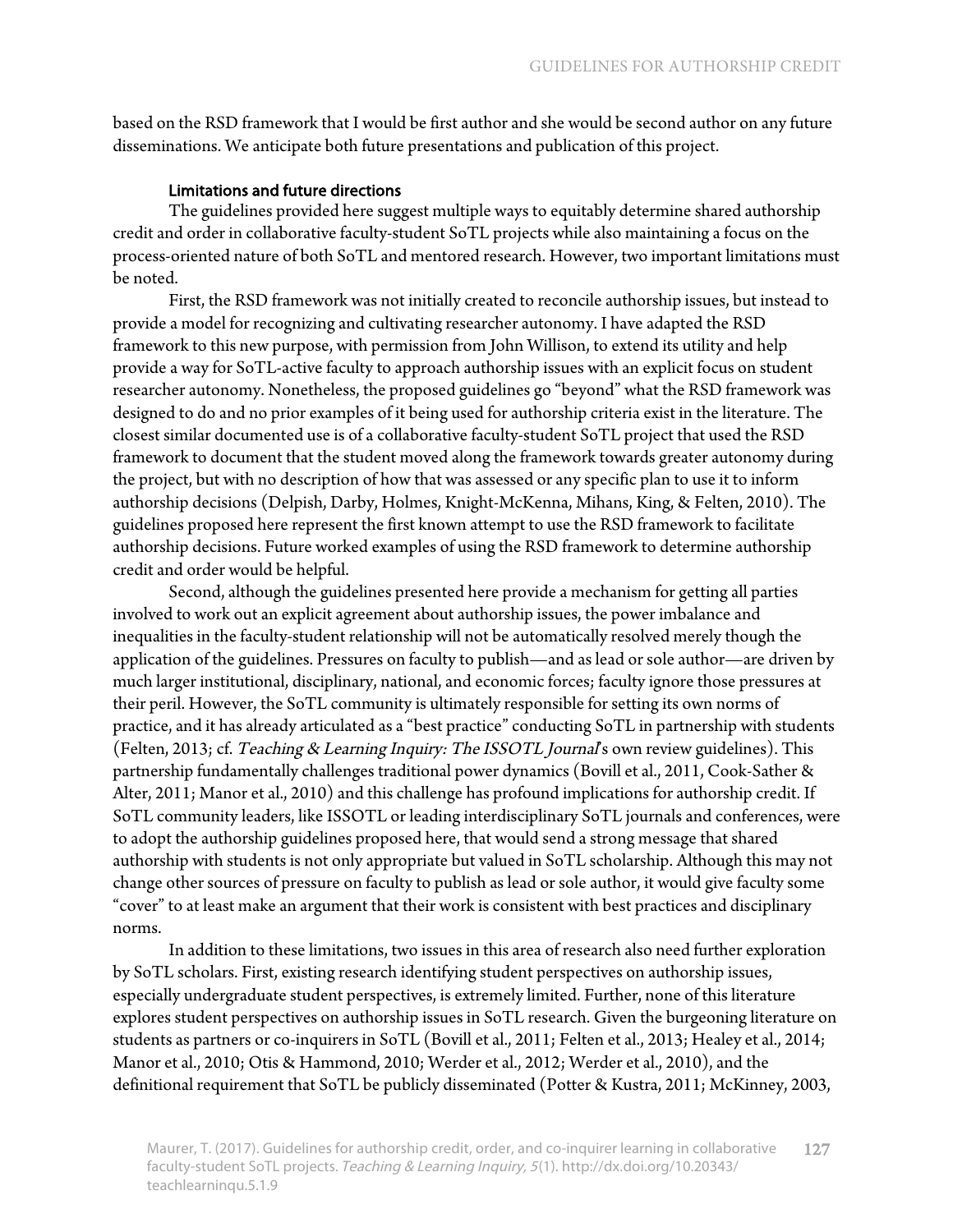2006, 2007), it seems incumbent on SoTL scholars to explore student perspectives on authorship issues in SoTL research. Such perspectives could help to inform and revise the guidelines presented here.

Second, the broader literature on students' surface or task-oriented approaches to learning (Biggs, 1999; Prosser & Trigwell, 1999) might be adapted to explore why students often initially take a task or product-focused approach to research (Temple et al., 2010). Perhaps it is because, as Healey et al. (2014) note, "Most examples of students undertaking SoTL are one-off projects." (p. 47). The nature of the project itself may influence both student and faculty attitudes, and if the focus of the project is on remediation of a classroom "problem" instead of ongoing investigation into teaching and learning (Bass, 1999), this may encourage focus on product over process. Additionally, adapting this literature may help to reveal the circumstances under which faculty can help students shift to more process-oriented approaches. It is possible that findings from such research might also help to inform or revise the guidelines presented here, particularly with respect to Steps 2-4.

It is my hope that the guidelines presented here, and the issues outlined in this paper, will help further the discussion about students as partners, co-inquirers, and especially co-authors. As the SoTL community works to recognize student voices in disseminated work, we must find ways to value, in the words of Brew (2006), "the contributions of each person no matter what their level of prior understanding and knowledge" (p.163).

#### ACKNOWLEDGEMENTS

The author would like to thank John Willison for his feedback on an earlier draft of this manuscript, and the three reviewers for their extremely helpful suggestions. An earlier version of these guidelines were presented at the 2015 SoTL Commons Conference in Savannah, Georgia (US).

Trent W. Maurer isa Professor of Child & Family Development in the School of Human Ecology at Georgia Southern University (USA).

#### **NOTES**

- 1. However, this presumes a "faculty-directed" approach to scholarship rather than a more equitable mutual collaboration on scholarly projects of mutual interest.
- 2. Although a process-oriented approach and learning new skills and abilities is also important for graduate students, there may be more cases where the existing skills and abilities of graduate students are sufficient to meet the needs of the project, especially if the students are already performing at the Researcher-initiated level of autonomy or higher. In such cases, it may not be possible within the scope of the project to focus on new skill acquisition.

#### **REFERENCES**

- American Psychological Association. (2010). Publication manual of the American Psychological Association (6<sup>th</sup> Ed.). Washington, DC: American Psychological Association.
- Bartle, S. A., Fink, A. A., & Hayes, B. C. (2000). Psychology of the scientist: LXXX. Attitudes regarding authorship issues in psychological publications. Psychological Reports, 86, 771-788.
- Bass, R. (1999). [The scholarship of teaching: What's the problem](https://my.vanderbilt.edu/sotl/files/2013/08/Bass-Problem1.pdf)? Inventio, 1(1).
- Biggs, J. (1999). Teaching for quality learning at university. Buckingham, UK: SRHE & Open University Press.
- Bovill, C.[, Cook-Sather, A., & Felten, P. \(2011\). Students as co-creators of teaching approaches, course design, and](http://www.tandfonline.com/doi/abs/10.1080/1360144X.2011.568690) curricula: Implications for academic developers. International Journal for Academic Development, 16, 133-145.
- Boyer, E. (1990). Scholarship reconsidered: Priorities of the professoriate. New York: The Carnegie Foundation for the Advancement of Teaching.
- Brew, A. (2006). Research and teaching: Beyond the divide. Palgave Macmillan: New York, NY.
- 128 Maurer, T. (2017). Guidelines for authorship credit, order, and co-inquirer learning in collaborative faculty-student SoTL projects. Teaching & Learning Inquiry, <sup>5</sup>(1). http://dx.doi.org/10.20343/ teachlearninqu.5.1.9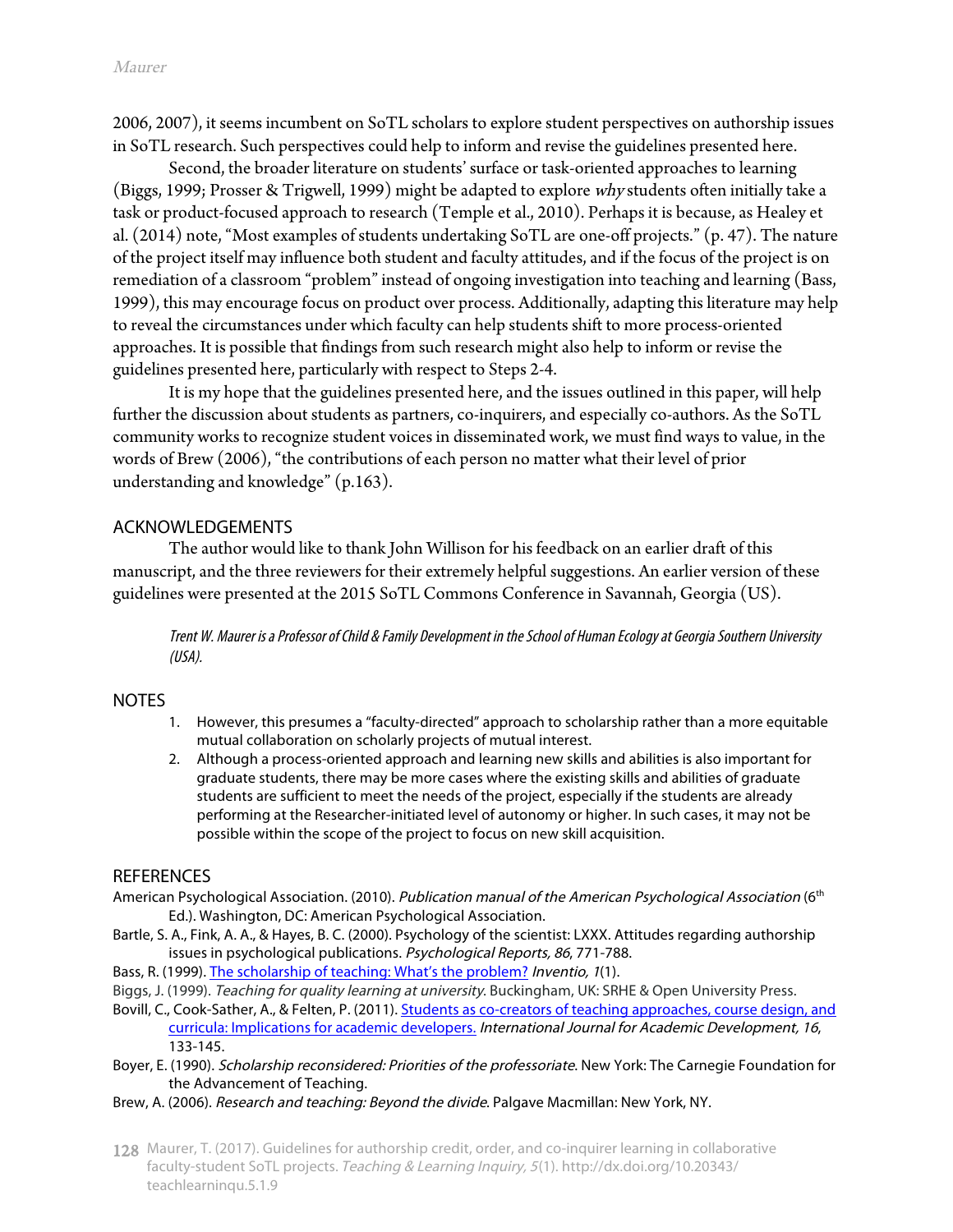- Brew, A. [\(2013\). Understanding the scope of undergraduate research: A framework for curricular and](http://link.springer.com/article/10.1007/s10734-013-9624-x)  pedagogical decision-making. Higher Education, 66, 603-618.
- Chick, N. L. (2013). Difference, privilege and power in the scholarship of teaching and learning: The value of the humanities in SoTL. In K. McKinney (Ed.), The scholarship of teaching and learning in and across disciplines (pp. 15-33). Bloomington, IN: Indiana University Press.
- Childress, H. (2015). The outcomes are the outcomes: Making sure we assess what we actually care about. CUR Quarterly, <sup>35</sup> (3), 6-8.
- Cook-Sa[ther, A., & Alter, Z. \(2011\). What is and what can be: How a liminal position can change learning and](http://onlinelibrary.wiley.com/doi/10.1111/j.1548-1492.2010.01109.x/abstract) teaching in higher education. Anthropology and Education Quarterly, 42, 37-53.
- Davidoff, F. (2000). Who's the author? Problems with biomedical authorship, and some possible solutions. Science Editor, 23(4), 111-119.
- Delpish, A., Darby, A., Holmes, A., Knight-McKenna, M., Mihans, R., King, C., & Felten, P. (2010). Equalizing voices: Student-faculty partnership in course design. In C. Werder & M. M. Otis (Eds.), *Engaging student voices* in the study of teaching and learning (pp. 96-114). Sterling, VA: Stylus.
- DiGiusto, E. (1994). Equity in authorship: a strategy for assigning credit when publishing. Social Science and Medicine, 38, 55-8.
- Felten, P. (2013). [Principles of good practice in SoTL.](http://dx.doi.org/10.20343/teachlearninqu.1.1.121) Teaching & Learning Inquiry: The ISSOTL Journal, 1(1), 121-125.
- Felten, P[., Bagg, J., Bumbry, M., Hill, J., Hornsby, H., Pratt, M., & Weller, S. \(2013\). A call for expanding inclusive](http://dx.doi.org/10.20343/teachlearninqu.1.2.63) student engagement in SoTL. Teaching & Learning Inquiry: The ISSOTL Journal, 1(2), 63-74.
- Fine, M. A., & Kurdek, L. A. (1993). Reflections on determining authorship credit and authorship order on facultystudent collaborations. American Psychologist, 48, 1141-1147.
- Garbati, J., & Samuels, B. (2013). Publishing in educational research journals: Are graduate students participating? Journal of Scholarly Publishing, 44, 355-372. doi: 10.3138/jsp.44-4-004
- Gilpin, L. (2009). [Reflective, reflexive, and recursive: The praxis of SoTL](http://dx.doi.org/10.1234/mr.v5i3.132). MountainRise, 5.
- Gurung, R. A. R. (2014). [Getting foxy: Invoking different magesteria in the scholarship of teaching and learning.](http://dx.doi.org/10.20343/teachlearninqu.2.2.109) Teaching & Learning Inquiry: The ISSOTL Journal, 2(2), 109-114.
- Healey, M. (2005). Linking research and teaching exploring disciplinary spaces and the role of inquiry-based learning. In: Barnett, R. (Ed.) Reshaping the university: New relationships between research, scholarship and teaching (pp. 30-42). Maidenhead: McGraw-Hill/Open University Press.
- Healey, M., Flint, A., & Harrington, K. (2014, July). *Engagement through partnership: Students as partners in* learning and teaching in higher education. [York, United Kingdom: The Higher Education Academy](https://www.heacademy.ac.uk/sites/default/files/resources/engagement_through_partnership.pdf).
- Healey, M., & Jenkins, A. (2009, June) *Developing undergraduate research and inquiry*. York, United Kingdom: The Higher Education Academy.
- International Committee of Medical Journal Editors. (n.d.). [Defining the role of authors and contributors.](http://www.icmje.org/recommendations/browse/roles-and-responsibilities/defining-the-role-of-authors-and-contributors.html)
- Kinkead, J. (2010). Advancing undergraduate research: Marketing, communications, and fundraising. Washington, D.C.: Council on Undergraduate Research.
- Levy, P., Little, S., & Whelan, N. (2011). Perspectives on staff-student partnership in learning, research and educational enhancement. In S. Little (Ed.), Staff-student partnerships in higher education (pp. 1-15). London, UK: Continuum International Publishing Group.
- Maher, M. A., Timmerman, B. C., Feldon, D. F., & Strickland, D. (2013). Factors affecting the occurrence of facultydoctoral student coauthorship. The Journal of Higher Education, 84,121-143.
- Malachowski, M. R. (2012). Living in parallel universes: The great faculty divide between product-oriented and process-oriented scholarship. In N. H. Hensel & E. L. Paul (Eds.), Faculty support and undergraduate research: Innovations in faculty role definition, workload, and reward (pp. 7-18). Washington, DC: Council on Undergraduate Research.
- Manor, C., Bloch-Shulman, S., Flannery, K., & Felten, P. (2010). Foundations of student-faculty partnerships in the scholarship of teaching and learning: Theoretical and developmental considerations. In C. Werder & M. M. Otis (Eds.), Engaging student voices in the study of teaching and learning (pp. 3-15). Sterling, VA: Stylus.
- Marusic, [A., Bosnjak, L., & Jeroncic, A. \(2011\). A systematic review of research on the meaning, ethics and](http://dx.doi.org/10.1371/journal.pone.0023477) practices of authorship across scholarly disciplines. PLoS ONE, 6 (9): e23477.
- Mathes[on, A. \(2011\). How industry uses the ICMJE guidelines to manipulate authorship—And how they should](http://dx.doi.org/10.1371/journal.pmed.1001072) be revised. PLoS Med, 8 (8): e1001072.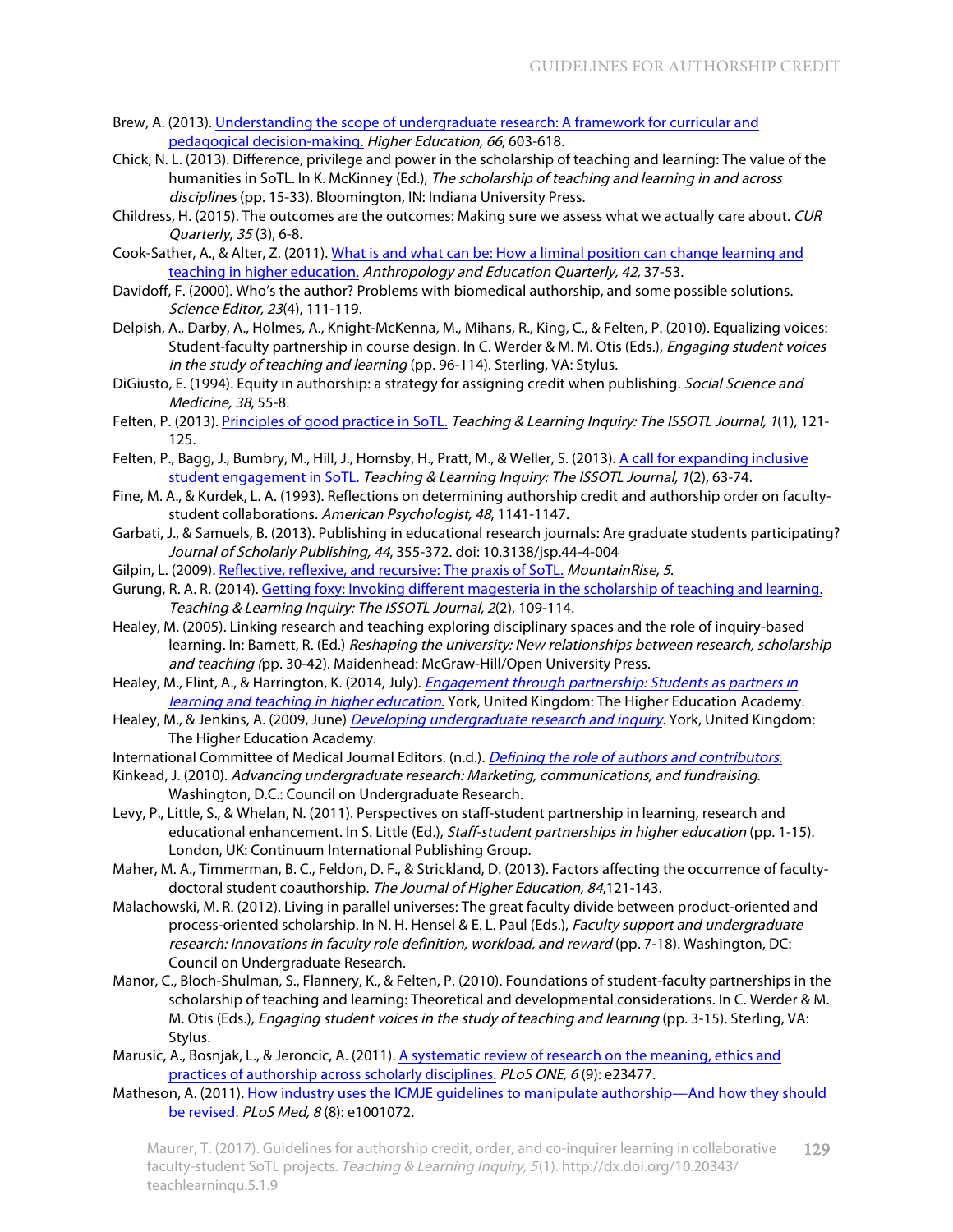- McGlynn, T. (2015, February 27). The credit system in science is outdated. The Chronicle of Higher Education, p. A32.
- McKinney, K. (2006). Attitudinal and structural factors contributing to challenges in the work of the scholarship of teaching and learning. In J. M. Braxton (Ed.), Analyzing faculty work and rewards: Using Boyer's four domains of scholarship—New directions in institutional research, #129, (pp. 37-50). San Francisco: Jossey-Bass.
- McKinney, K. (2003). What is the scholarship of teaching and learning (SoTL) in higher education? Teaching/Learning Matters, 33(1), 6-7.
- McKinney, K. (2007). Enhancing learning through the scholarship of teaching and learning: The challenges and joys of juggling. San Francisco, CA: Jossey-Bass.
- McKinney, K., Jarvis, P., Creasey, G., & Herrmann, D. (2010). A range of student voices in the scholarship of teaching and learning. In C. Werder & M. M. Otis (Eds.), *Engaging student voices in the study of teaching* and learning (pp. 81-95). Sterling, VA: Stylus.
- Metcalfe, D., Gibson, C., & Lambert, C. (2011). A collaborative foray into undergraduate publishing. In S. Little (Ed.), Staff-student partnerships in higher education (pp. 167-184). London, UK: Continuum International Publishing Group.
- Moffatt, B. (2011). How authorship guidelines in Bioethics can ensure fairness and accountability. The American Journal of Bioethics, 11, 26-27.
- Nguyen, T., & Nguyen, T. D. (2006). Authorship ethics: Issues and suggested guidelines for the helping professions. Counseling and Values, 50, 208-216.
- Oberlander, S. E., & Spencer, R. J. (2006). Graduate students and the culture of authorship. Ethics & Behavior, 16, 217-232.
- Otis, M. M., & Hammond, J. D. (2010). Participatory action research as a rationale for student voices in the scholarship of teaching and learning. In C. Werder & M. M. Otis (Eds.), Engaging student voices in the study of teaching and learning (pp. 32-48). Sterling, VA: Stylus.
- Perrier, [M. \(2006\). Reflections on practicing student-staff collaboration in academic research: A transformative](http://journal.media-culture.org.au/0605/08-perrier.php)  strategy for change? M/C Journal, 9(2).
- Potter, [M. K., & Kustra, E. D. H. \(2011\). The relationship between scholarly teaching and SoTL: Models, distinctions,](https://doi.org/10.20429/ijsotl.2011.050123)  and clarifications. International Journal for the Scholarship of Teaching and Learning, 5(1), Article 23.
- Prosser, M, & Trigwell, K. (1999). Understanding learning and teaching: The experience in Higher Education. Buckingham, UK: SRHE & Open University Press.
- Sandler, J. C., & Russell, B. L. (2005). Faculty-student collaborations: Ethics and satisfaction in authorship credit. Ethics & Behavior, 15, 65-80.
- Seipel, M. (2003). Assessing publication for tenure. Journal of Social Work Education, 39, 79-88.
- Shaw, D. (2011). The ICMJE's definition of authorship is unethical. British Medical Journal, 343, 999.
- Spronken-Smith, R. Brodeur, J., Kajaks, T., Luck, M., Myatt, P., Verburg, A., Walkington, H., & Wuethrick, B. (2013). [Completing the research cycle: A framework for promoting dissemination of undergraduate research](http://dx.doi.org/10.20343/teachlearninqu.1.2.105) and inquiry. Teaching & Learning Inquiry: The ISSOTL Journal, 1(2), 105-118.
- Stith, S. M., Barasch Jester, S., & Linn, J. L. (1992). Student-faculty collaborative research. Family Relations, 41, 470- 474.
- Sublett, M. D., Walsh, J. A., McKinney, K., & Faigao, D. (2010). Student voices through researching and promoting learner autonomy. In C. Werder & M. M. Otis (Eds.), *Engaging student voices in the study of teaching and* learning (pp. 146-161). Sterling, VA: Stylus.
- Temple, L., Sibley, T. Q., & Orr, A. J. (2010). How to mentor undergraduate researchers. Washington, DC: Council on Undergraduate Research.
- Thompson, B. (1994). The big picture(s) in deciding authorship order. American Psychologist, 49, 1095.
- Werder, C., Thibou, S., & Kaufer, B. (2012). Students as co-inquirers: A requisite threshold concept in educational development? Journal of Faculty Development, 26(3) 34-38.
- Werder, C., Ware, L., Thomas, C., & Skogsberg, E. (2010). Students in parlor talk on teaching and learning: Conversational scholarship. In C. Werder & M. M. Otis (Eds.), Engaging student voices in the study of teaching and learning (pp. 16-31). Sterling, VA: Stylus.
- Wilcox, L. J. (1998). Authorship: The coin of the realm, the source of complaints. Journal of the American Medical Association, 280, 216-217.
- Willison, J., & O'Regan, K. (2006/2013). [Researcher Skill Development Framework.](https://www.adelaide.edu.au/rsd/)
- 130 Maurer, T. (2017). Guidelines for authorship credit, order, and co-inquirer learning in collaborative faculty-student SoTL projects. Teaching & Learning Inquiry, <sup>5</sup>(1). http://dx.doi.org/10.20343/ teachlearninqu.5.1.9